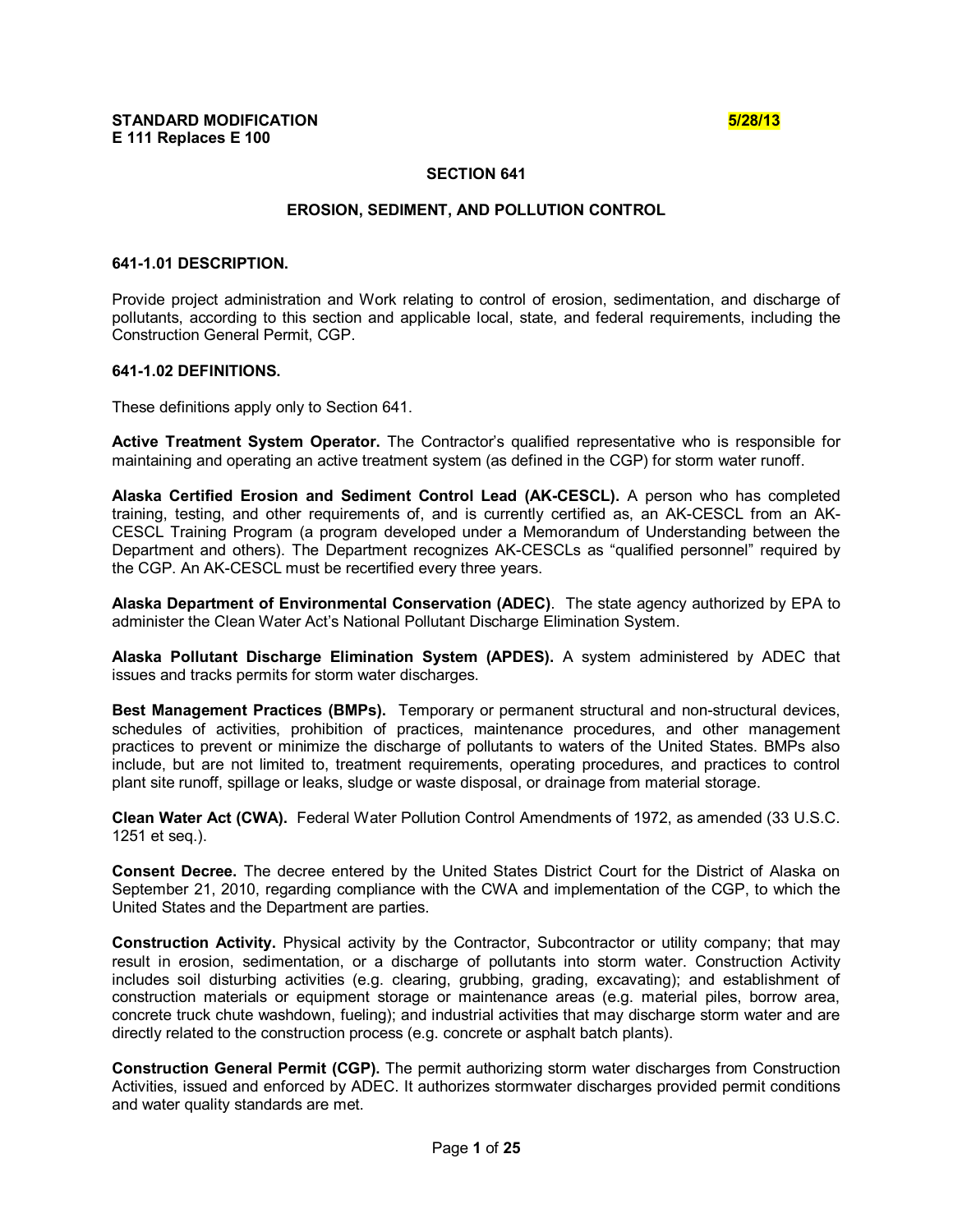**Electronic Notice of Intent (eNOI).** The electronic Notice of Intent submitted to ADEC, to obtain coverage under the CGP.

**Electronic Notice of Termination (eNOT).** The electronic Notice of Termination submitted to ADEC, to end coverage under the CGP.

**Environmental Protection Agency (EPA).** A federal agency charged to protect human health and the environment.

**Erosion and Sediment Control Plan (ESCP).** The Department's project specific document that illustrates measures to control erosion and sediment on the project. The ESCP provides bidders with the basis for cost estimating and guidance for developing an acceptable Storm Water Pollutant Prevention Plan (SWPPP).

**Final Stabilization.** Is defined in this section as it is defined in the CGP.

**Hazardous Material Control Plan (HMCP).** The Contractor's detailed project specific plan for prevention of pollution from storage, use, transfer, containment, cleanup, and disposal of hazardous material (including, but are not limited to, petroleum products related to construction activities and equipment). The HMCP is included as an appendix to the SWPPP.

**Inspection.** An inspection required by the CGP or the SWPPP, usually performed together by the Contractor's SWPPP Manager and Department's Stormwater Inspector.

**Municipal Separate Storm Sewer System (MS4) Permit.** An ADEC storm water discharge permit issued to certain local governments and other public bodies, for operation of storm water conveyances and drainage systems. See CGP for further definition.

**MultiSector General Permit (MSGP).** The APDES General Permit for storm water discharges associated with industrial activity.

**Operator(s).** The party or co-parties associated with a regulated activity that has responsibility to obtain permit coverage under the CGP. "Operator" for the purpose of the CGP and in the context of storm water associated with construction activity, means any party associated with a construction project that meets either of the following two criteria:

- 1. The party has operational control over construction plans and specifications, including the ability to make modifications to those plans and specifications; or
- 2. The party has day to day operational control of those activities at a project which are necessary to ensure compliance with a SWPPP for the site or other permit conditions (e.g. they are authorized to direct workers at a site to carry out activities required by the SWPPP or comply with other permit conditions).

**Pollutant.** Any substance or item meeting the definition of pollutant contained in 40 CFR § 122.2. A partial listing from this definition includes: dredged spoil, solid waste, sewage, garbage, sewage sludge, chemical wastes, biological materials, wrecked or discarded equipment, rock, sand, cellar dirt and industrial or municipal waste.

**Project Zone.** The physical area provided by the Department for Construction. The Project Zone includes the area of highway or facility under construction, project staging and equipment areas, and material and disposal sites; when those areas, routes and sites, are provided by the Department by the Contract and are directly related to the Contract.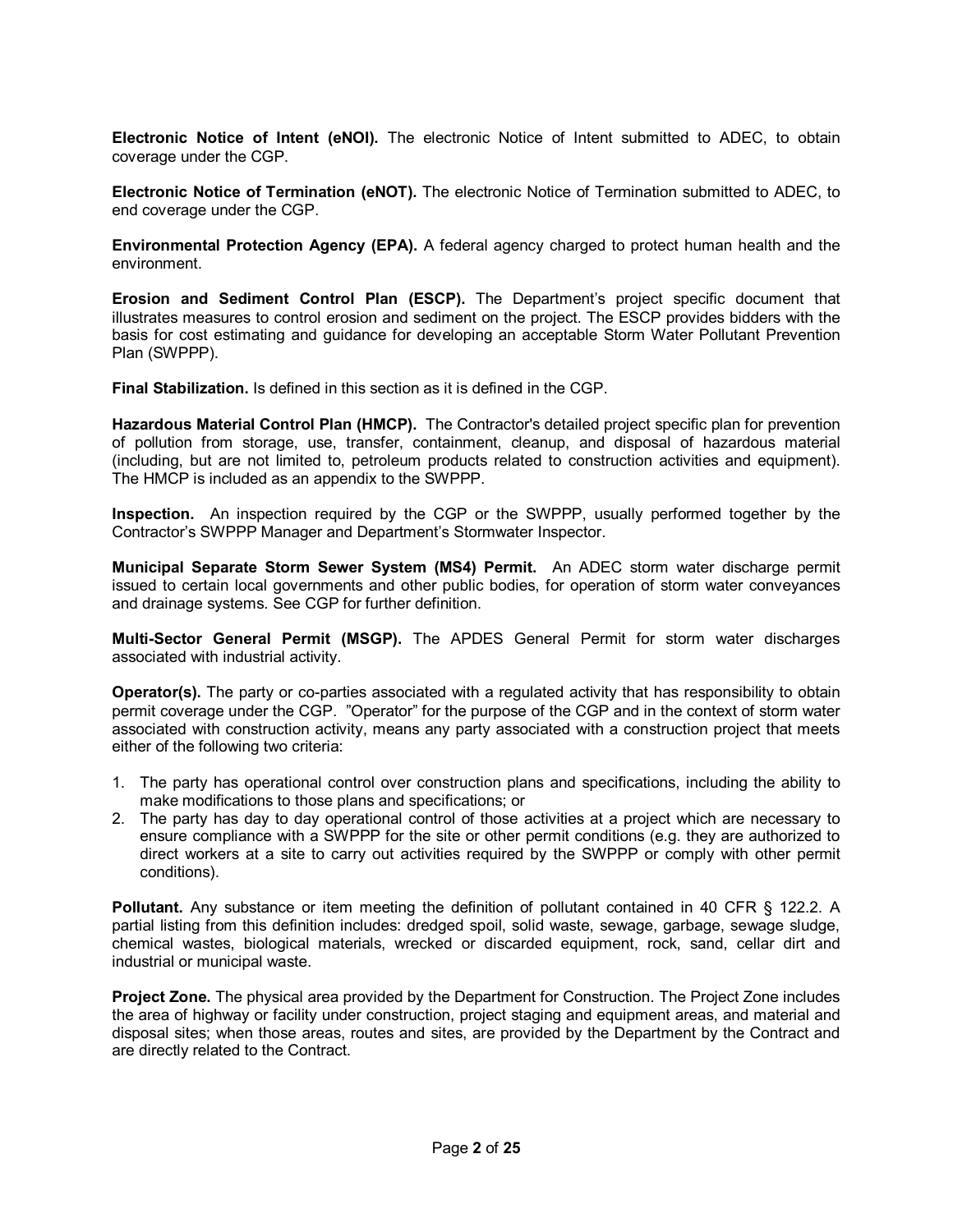Material sites, material processing sites, disposal sites, haul routes, staging and equipment storage areas; that are furnished by the Contractor or a commercial operator, are not included in the Project Zone.

**Records.** Any record, report, information, document or photograph required to be created or maintained pursuant to the requirements of the Consent Decree, the CGP, the CGP storm water requirements of the CWA; and applicable local, state, and federal laws and regulations regarding document preservation.

**Spill Prevention, Control and Countermeasure Plan (SPCC Plan).** The Contractor's detailed plan for petroleum spill prevention and control measures, that meet the requirements of 40 CFR 112.

**Spill Response Field Representative.** The Contractor's representative with authority and responsibility for managing, implementing, and executing the HMCP and SPCC Plan.

**Storm Event.** A rainfall event that produces more than 0.5 inch of precipitation in 24 hours and that is separated from the previous storm event by at least 3 days of dry weather.

**Storm Water Pollution Prevention Plan (SWPPP).** The Contractor's detailed project specific plan to minimize erosion and contain sediment within the Project Zone, and to prevent discharge of pollutants that exceed applicable water quality standards. The SWPPP includes, but is not limited to, amendments, records of activities, inspection schedules and reports, qualifications of key personnel, and all other documentation, required by the CGP and this specification, and other applicable local, state, and federal laws and regulations.

**Storm Water Pollution Prevention Plan Two (SWPPP2).** The Contractor's detailed project specific plan to comply with CGP or MSGP requirements, for Contractor construction-related activities outside the Project Zone.

**Subcontractor Spill Response Coordinator.** The subcontractor's representative with authority and responsibility for coordinating the subcontractor's activities in compliance with the HMCP and SPCC Plan.

**Subcontractor SWPPP Coordinator.** The subcontractor's representative with authority to direct the subcontractor's work, and who is responsible for coordination with the Superintendent and SWPPP Manager, and for the subcontractor's compliance with the SWPPP.

**Superintendent.** The Contractor's duly authorized representative in responsible charge of the work. The Superintendent has responsibility and authority for the overall operation of the Project and for Contractor furnished sites and facilities directly related to the Project.

**SWPPP Amendment.** A revision or document that adds to, deletes from, or modifies the SWPPP.

**SWPPP Manager.** The Contractor's qualified representative who conducts Inspections, updates SWPPP records, and has authority to suspend work and to implement corrective actions required for CGP compliance.

**SWPPP Preparer.** The Contractor's qualified representative who is responsible for developing the initial SWPPP.

**U.S. Army Corps of Engineers Permit (USACE Permit).** A U.S. Army Corps of Engineers Permit for construction in waters of the US. Such permit may be issued under Section 10 of the Rivers and Harbors Act of 1899, or Section 404 of the CWA.

**Utility Spill Response Coordinator.** The Utility's representative with authority and responsibility for coordinating the Utility's activities in compliance with the HMCP and SPCC Plan.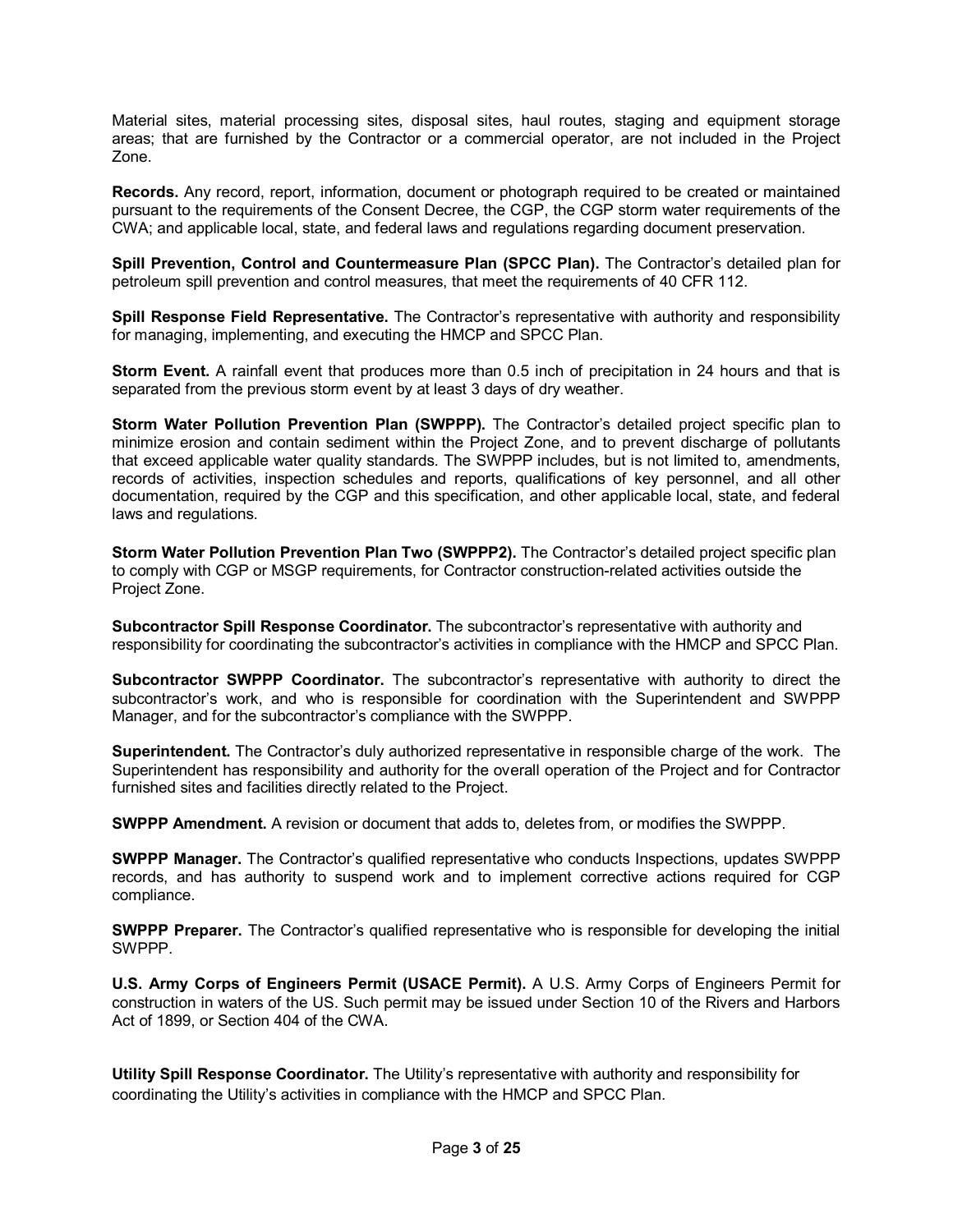**Utility SWPPP Coordinator.** The Utility's representative with authority to direct the Utility's work, and who is responsible for coordination with the Superintendent and SWPPP Manager, and for the Utility's compliance with the SWPPP.

## **6411.03 PLAN AND PERMIT SUBMITTALS.**

For plans listed in Subsection 108-1.03.5 (SWPPP and HMCP) use the Contractor submission and Department review deadlines identified in Subsection 641-1.03.

Partial and incomplete submittals will not be accepted for review. Any submittal that is re-submitted or revised after submission, but before the review is completed, will restart the submittal review timeline. No additional Contract time or additional compensation will be allowed due to delays caused by partial or incomplete submittals, or required re-submittals.

1. Storm Water Pollution Prevention Plan. Submit an electronic copy and three hard copies of the SWPPP to the Engineer for approval. Deliver these documents to the Engineer at least 21 days before beginning Construction Activity. Organize and bind the SWPPP and related documents for submittal according to the requirements of Subsection 641-2.01.2.

The Department will review the SWPPP submittals within 14 days after they are received. Submittals will be returned to the Contractor, and marked as either "rejected" with reasons listed or as "approved" by the Department. When the submittal is rejected, the Contractor must revise and resubmit the SWPPP. The 14 day review period will restart when the contractor submits an electronic copy and three hard copies of the revised SWPPP to the Engineer for approval.

After the SWPPP is approved by the Department, the Contractor must sign and certify the approved SWPPP. See Item 4 for further SWPPP submittal requirements.

- 2. Hazardous Material Control Plan. Submit an electronic copy and three hard copies of the HMCP, as an appendix to the SWPPP, to the Engineer for approval. The HMCP submittal and review timeline, and signature requirements are the same as the SWPPP.
- 3. Spill Prevention, Control and Countermeasure Plan. When a SPCC Plan is required under Subsection 641-2.03, submit an electronic copy and three signed hard copies of the SPCC Plan to the Engineer. Deliver these documents to the Engineer at least 21 days before beginning Construction Activity. The Department reserves the right to review the SPCC Plan and require modifications.
- 4. CGP Coverage. The Contractor is responsible for permitting of Contractor and subcontractor Construction Activities related to the Project. Do not use the SWPPP for Construction Activities outside the Project Zone where the Department is not an operator. Use a SWPPP2 for Construction Activities outside the Project Zone.

After Department approval of the SWPPP and prior to beginning Construction Activity, submit an eNOI with the required fee to ADEC for coverage under the CGP. Submit a copy of the signed eNOI and ADEC's written acknowledgement (by letter or other document), to the Engineer as soon as practicable and no later than three days after filing eNOI or receiving a written response.

Do not begin Construction Activity until the conditions listed in Subsection 641-3.01.1 are completed.

The Department will submit an eNOI to ADEC for Construction Activities inside the Project Zone. The Engineer will provide the Contractor with a copy of the Department's eNOI and ADEC's written acknowledgment (by letter or other document), for inclusion in the SWPPP.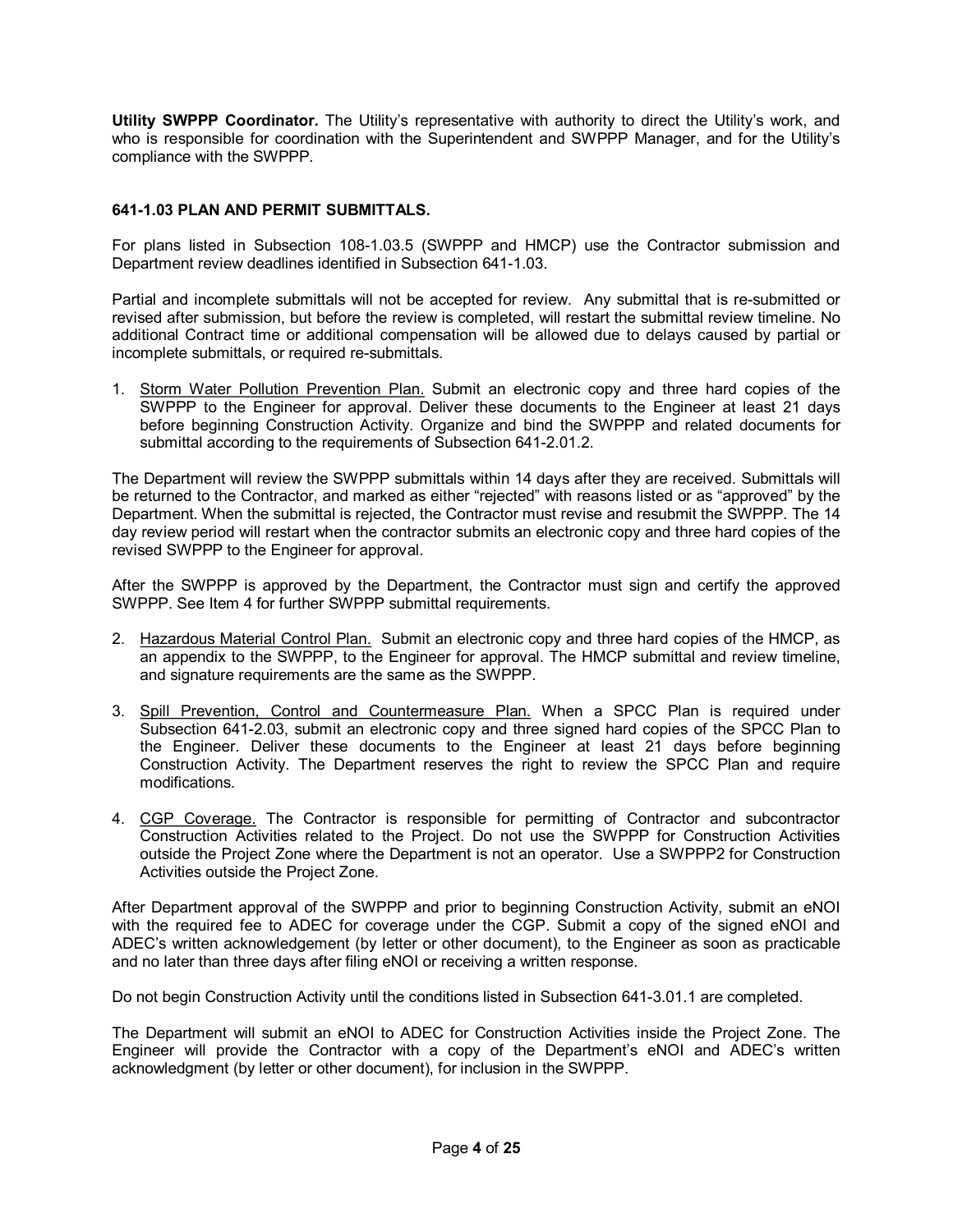Before Construction Activities occur transmit to the Engineer an electronic copy of the approved and certified SWPPP, with signed Delegations of Signature Authorities, SWPPP Certifications, both permittee's signed eNOIs and ADEC's written acknowledgement.

- 5. Ending CGP Coverage. Submit an eNOT to ADEC within 30 days after the Engineer has determined the conditions listed in Subsection 641-3.01.6 have been met. Submit a copy of the signed eNOT and ADEC's acknowledgement letter to the Department within three days of filing the eNOT or receiving a written response.
- 6. ADEC SWPPP Review. When CGP Part 2.1.3, requires ADEC SWPPP review:
	- a. Transmit a copy of the Department-approved SWPPP to ADEC using delivery receipt confirmation;
	- b. Transmit a copy of the delivery receipt confirmation to the Engineer within seven days of receiving the confirmation; and
	- c. Retain a copy of delivery receipt confirmation in the SWPPP.
- 7. Local Government SWPPP Review. When local government or the CGP Part 2.1.4, requires local government review:
	- a. Transmit a copy of the Department-approved SWPPP and other information as required to local government, with the required fee. Use delivery receipt confirmation;
	- b. Transmit a copy of the delivery receipt confirmation to the Engineer within seven days of receiving the confirmation;
	- c. Transmit a copy of any comments by the local government to the Engineer within seven days of receipt;
	- d. Amend the SWPPP as necessary to address local government comments and transmit SWPPP Amendments to the Engineer within seven days of receipt of the comments;
	- e. Include a copy of local government SWPPP review letter in the SWPPP; and
	- f. File a notification with local government that the project is ending.
- 8. Modifying Contractor's eNOI. When required by The CGP Part 2.7, modify your eNOI to update or correct information. Reasons for modification include a change in start or end dates, small changes in number of acres to be disturbed, change in decision to use or not use treatment chemicals, or change

The Contractor must submit an eNOT and then submit a new eNOI instead of an eNOI modification when: the operator has changed, the original eNOI indicates disturbed area less than five acres and the project will disturb more than five acres, or a project over five disturbed acres grows by more than 50%.

**6411.04 PERSONNEL QUALIFICATIONS.** Provide documentation in the SWPPP that the individuals serving in these positions meet the personnel qualifications.

The SWPPP Preparer must meet at least one of the following qualifications:

- a. Current certification as a Certified Professional in Erosion and Sediment Control (CPESC);
- b. Current certification as AK-CESCL, and at least two vear's experience in erosion and sediment control, as a SWPPP Manager or SWPPP writer, or equivalent. Provide documentation including project names, project timelines, and work responsibilities demonstrating the experience requirement; or
- c. Professional Engineer registered in the State of Alaska with current certification as AK-CESCL.

For Projects disturbing more than 20 acres, the SWPPP Preparer must also have completed a SWPPP Preparation course.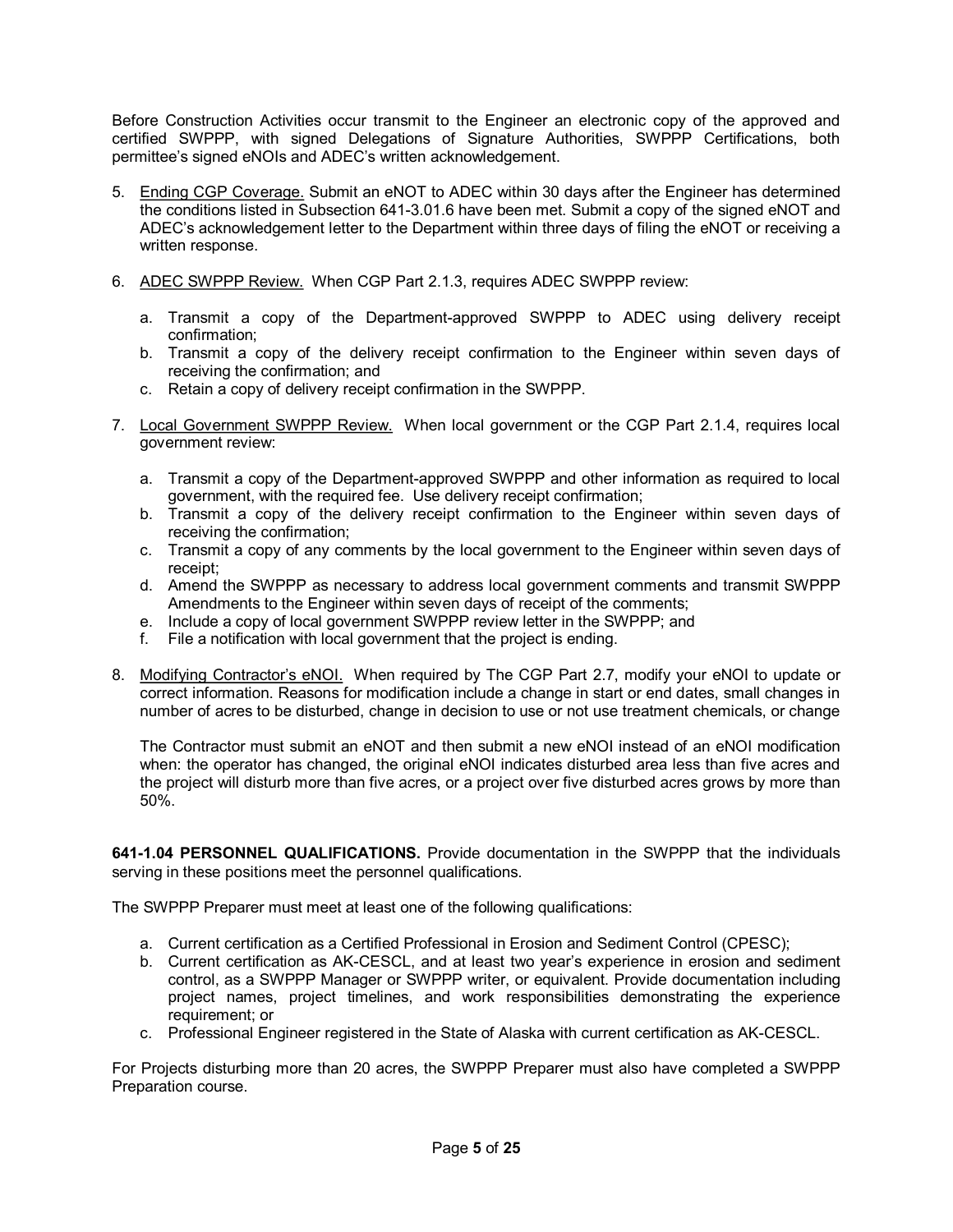The Superintendent must meet the following qualifications:

- a. Current certification as AK-CESCL: and
- b. Duly authorized representative, as defined in the CGP, Appendix A, Part 1.12.3.

The SWPPP Manager must have current certification as AK-CESCL and must meet the CGP experience, training, and authority requirements identified for the Storm Water Lead and Storm Water Inspector positions as defined in the CGP, Appendix C, Qualified Person.

The Active Treatment System (ATS) operator must have current certification as AK-CESCL, and be knowledgeable in the principals and practices of treatment systems in general, and the operation of the project-specific ATS. The ATS operator must have at least three months field experience with ATS, or completion of an ATS manufacturer's training course, or completion of system operators certification course.

The Department accepts people having any of the following certificates as equivalent to AK-CESCL, if the certificates are current according to the sponsoring organization's policies:

- a. CPESC, Certified Professional in Erosion and Sediment Control; or
- b. CISEC, Certified Inspector in Sediment and Erosion Control.

## **6411.05 SIGNATURE/CERTIFICATION REQUIREMENTS AND DELEGATIONS.**

- 1. eNOI and eNOT. The eNOI and eNOT must be signed and certified by a responsible corporate officer according to CGP Appendix A, Part 1.12.2. Signature and certification authority for the eNOI and eNOT cannot be delegated.
- 2. Delegation of Signature Authority for Other SWPPP Documents and Reports. Use Form 25D-108 to delegate signature authority and certification authority to the Superintendent position, according to CGP Appendix A, Part 1.12.3, for the SWPPP, Inspection Reports and other reports required by the CGP. The Superintendent position is responsible for signing and certifying the SWPPP, Inspection Reports, and other reports required by the CGP, except the eNOI and eNOT.

The Engineer will provide the Department's delegation Form 25D-107, which the Contractor must include in the SWPPP.

- 3. Subcontractor Certification. Subcontractors must certify that they have read and will abide by the CGP and the conditions of the project SWPPP.
- 4. Signatures and Initials. Handwrite signatures or initials on CGP documents and SWPPP forms, wherever a signature or initial is required.

### **6411.06 RESPONSIBILITY FOR STORM WATER PERMIT COVERAGE.**

- 1. The Department and the Contractor are jointly responsible for permitting and permit compliance within the Project Zone.
- 2. The Contractor is responsible for permitting and permit compliance outside the Project Zone. The Contractor has sole responsibility for compliance with ADEC, USACE and other applicable federal, state, and local requirements, and for securing all necessary clearances, rights, and permits. Subsection 107-1.02 describes the requirement to obtain permits, and to provide permit documents to the Engineer.
- 3. An entity that owns or operates, a commercial plant (as defined in Subsection 108-1.01.3) or material source or disposal site outside the Project Zone, is responsible for permitting and permit compliance.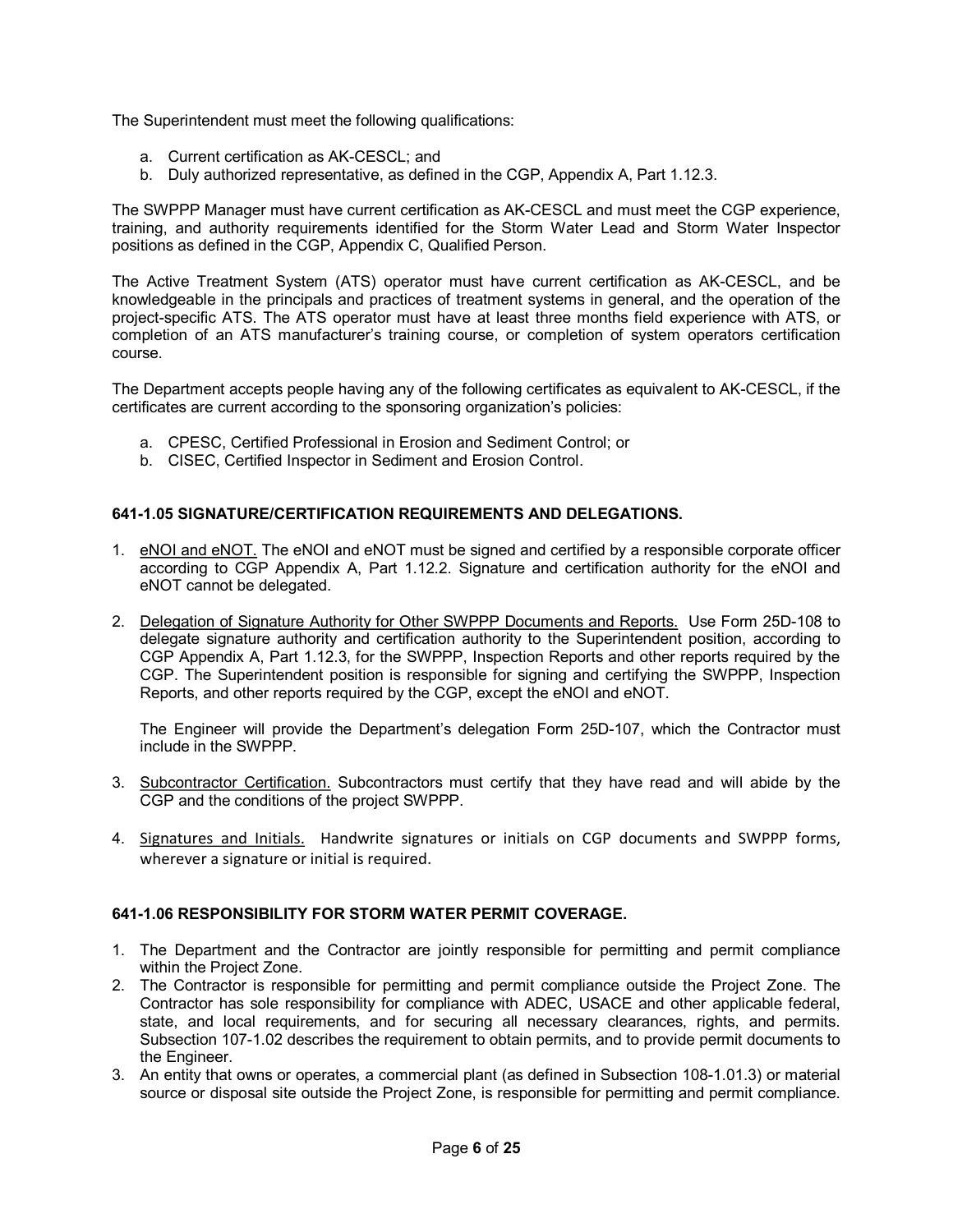The Contractor has sole responsibility to verify that the entity has appropriate permit coverage. Subsection 107-1.02 describes the requirement to obtain permits, and to provide permit documents to the Engineer.

- 4. The Department is not responsible for permitting or permit compliance, and is not liable for fines resulting from noncompliance with permit conditions:
	- a. For areas outside the Project Zone;
	- b. For Construction Activity and Support Activities outside the Project Zone; and
	- c. For commercial plants, commercial material sources, and commercial disposal sites.

## **6411.07 UTILITY. (Reserved for Regions)**

## **6412.01 STORM WATER POLLUTION PREVENTION PLAN (SWPPP) REQUIREMENTS.**

### 1. SWPPP Preparer and Pre-Construction Site Visit.

Use a SWPPP Preparer to develop the SWPPP and associated documents, according to the requirements of the CGP and USACE permit. The SWPPP Preparer must put their name, qualifications (including the expiration date of any certifications), title and company name in the SWPPP.

The SWPPP Preparer must conduct a pre-construction inspection at the Project site before construction activity begins. If the SWPPP Preparer is not a Contractor employee, the SWPPP Preparer must visit the site accompanied by the Contractor. Give the Department at least seven days notice of the site visit, so that the Department may participate.

During the pre-construction inspection, the SWPPP Preparer must identify, or if a draft of the SWPPP has already been prepared verify that the SWPPP fully addresses and describes:

- a. Opportunities to phase construction activities;
- b. Appropriate BMPs and their sequencing; and
- c. Sediment controls that must be installed prior to beginning Construction Activities.

Document the SWPPP Preparer's pre-construction inspection in the SWPPP on Form 25D-106, SWPPP PreConstruction Site Visit, including the names of attendees and the date.

### 2. Developing the SWPPP.

Use the Department's ESCP, Environmental commitments, and other Contract documents as a starting point for developing the SWPPP. The approved SWPPP replaces the ESCP.

Develop the SWPPP with sections and appendices, according to the current DOT&PF SWPPP template. Include information required by the Contract and the CGP.

Obtain the following forms after they have been completed by the Department and include them in the SWPPP:

- **SWPPP Delegation of Signature Authority DOT&PF (25D-107)**
- **SWPPP Certification for DOT&PF (25D-109)**
- SWPPP Delayed Action Item Report (25D-113)

Use the following Department forms for recording information in the SWPPP:

- SWPPP Amendment Log (25D-114)
- **SWPPP Certification for Contractor (25D-111)**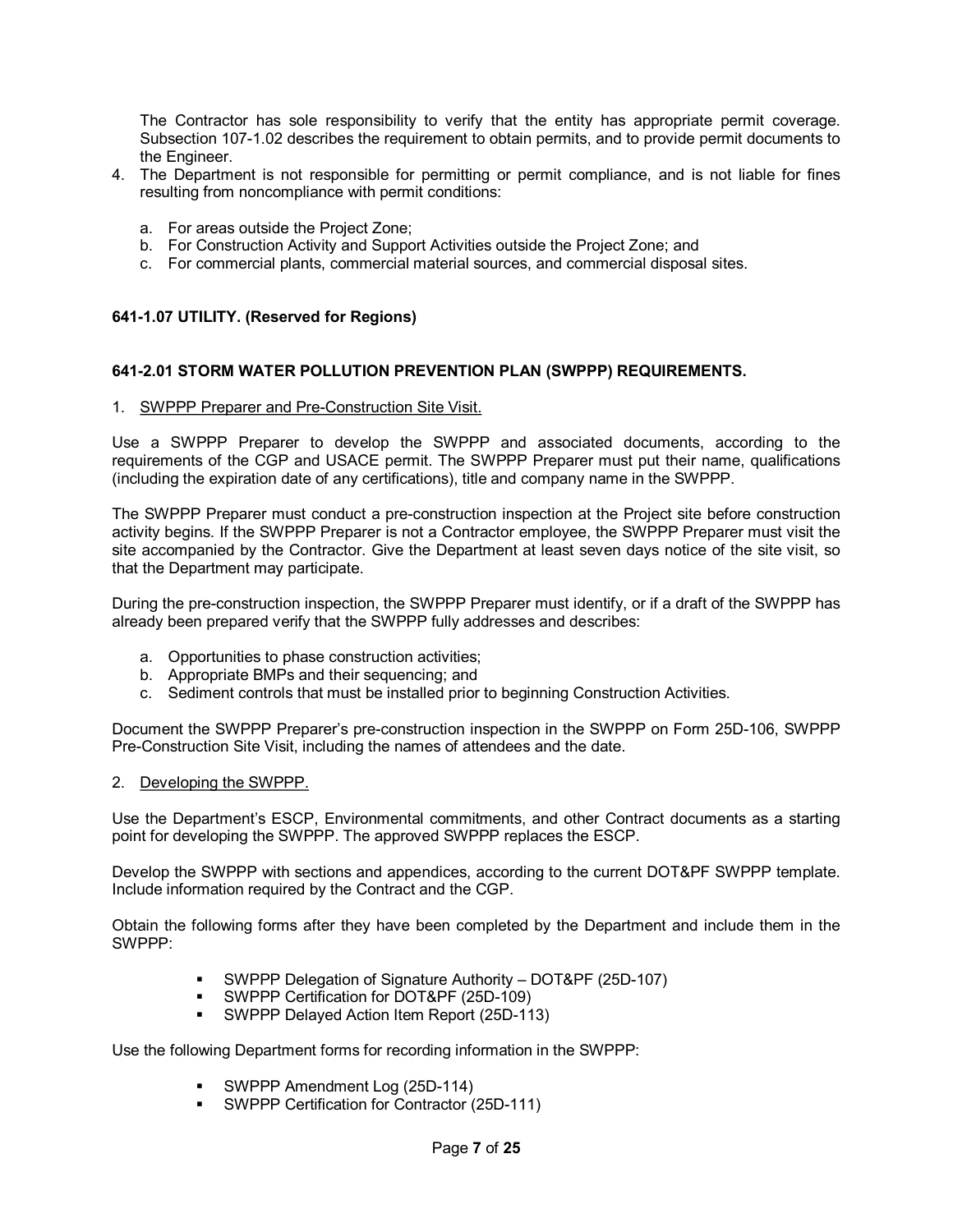- **SWPPP Construction Site Inspection Report (25D-100)**
- SWPPP Corrective Action Log (25D-112)
- SWPPP Daily Record of Rainfall (25D-115)
- **SWPPP Delegation of Signature Authority Contractor (25D-108)**
- **SWPPP Grading and Stabilization Activities Log (25D-110)**
- SWPPP Pre-Construction Site Visit (25D-106)
- **SWPPP Project Staff Tracking (25D-127)**
- **SWPPP Subcontractor Certification (25D-105)**
- SWPPP Training Log (25D-125)

SWPPP Template and Forms are available online at:

http://www.dot.state.ak.us/stwddes/dcsconst/pop\_constforms.shtml

Compile the SWPPP in three ring binders with tabbed and labeled dividers for each section and appendix.

## 3. SWPPP Considerations and Contents.

The SWPPP must provide erosion and sediment control measures for all Construction Activity within the Project Zone. Construction activity outside the Project Zone must have permit coverage, using a separate SWPPP2, and separate Contractor Inspections.

The SWPPP must consider the activities of the Contractor and all subcontractors and utility companies performing work in the Project Zone. The SWPPP must describe the roles and responsibilities of the Contractor, subcontractors, utility companies, and the Department with regard to implementation of the SWPPP. The SWPPP must identify all operators for the Project, including utility companies performing Construction Activity, and identify the areas:

- a. Over which each operator has operational control; and
- b. Where the Department and Contractor are co-operators.

For work outside the Project Zone the SWPPP must identify the entity that has stormwater permit coverage, the operator, and the areas that are:

- a. Dedicated to the Project and where the Department is not an operator; and
- b. Not dedicated to the project, but used for the project.

Develop the SWPPP according to the requirements of the CGP and this specification. Account for the Contractor's construction methods and phasing. Identify the amount of mean annual precipitation.

Comply with the CGP Part 1.4 .2 Allowable Non-Storm Water Discharges. List locations where authorized non-storm water will be used, including the types of water that will be used on-site.

Include the Department's Anti-degradation Analysis in the SWPPP if storm water from the Project Zone discharges into receiving water that is considered a high quality water and that constitutes an outstanding national resource, according to CGP Part 2.1.5.

There are special requirements in the CGP Part 3.2, for storm water discharges into an impaired water body, and they may include monitoring of storm water discharges. For Projects meeting the permit criteria, the Department will initiate a monitoring program for the storm water within the Project Zone, and will provide the required information and reports for inclusion in the SWPPP. The Contractor is responsible for monitoring and reporting outside the Project Zone.

Preserve natural topsoil unless infeasible. Delineate the site according to CGP Part 4.1. Use stakes, flags, or silt fence, etc. to identifying areas where land disturbing activities will occur and areas that will be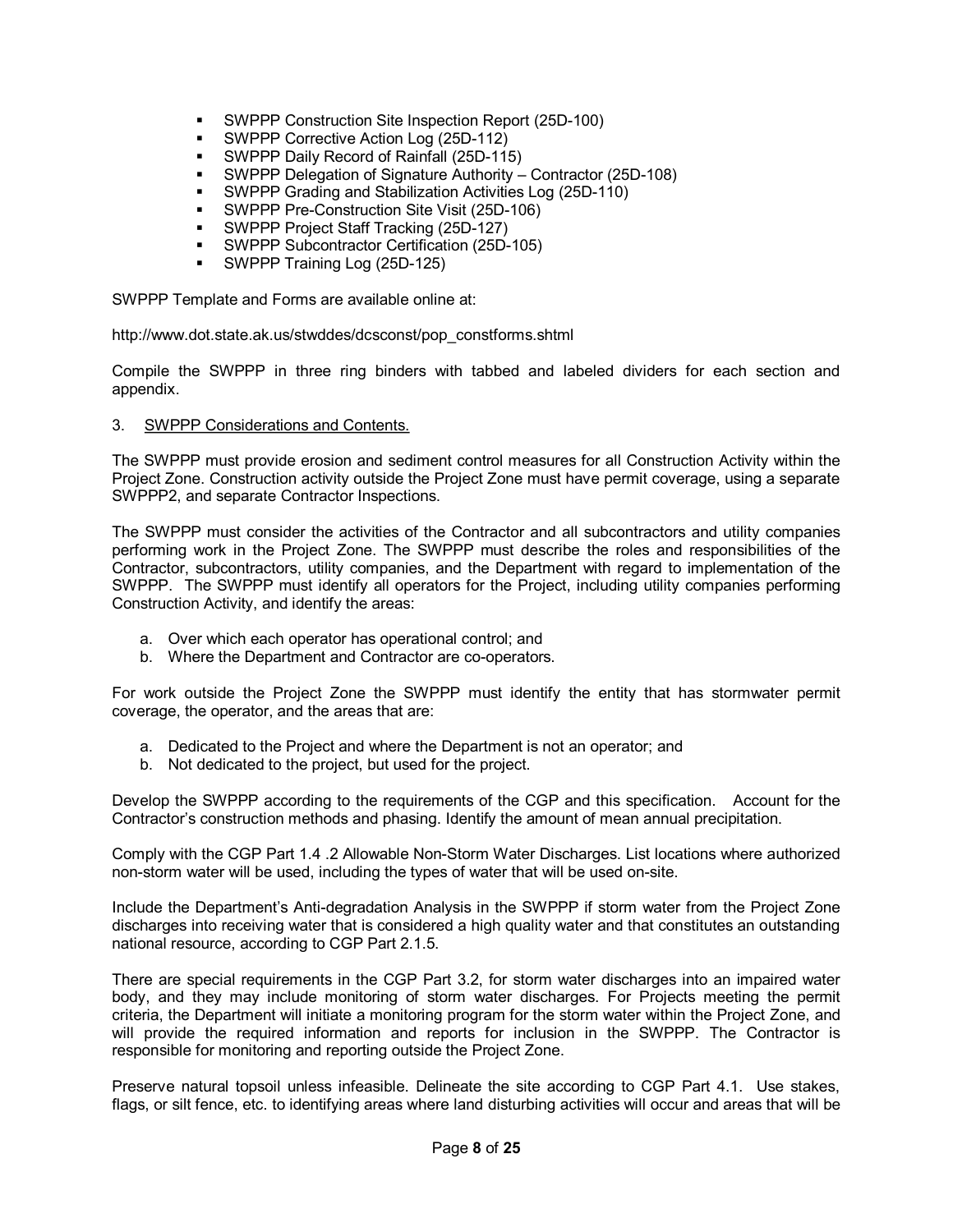left undisturbed. Minimize the amount of soil exposed during Construction activity according to CGP Part 4.1.2.

Comply with CGP Part 4.3, requirements for dewatering for trenches and excavations.

The SWPPP must identify specific areas where potential erosion, sedimentation, or pollution may occur. The potential for wind erosion must be addressed. The potential for erosion at drainage structures must be addressed.

Describe methods and time limits, to initiate temporary or permanent soil stabilization. For areas with mean annual precipitation of:

- a. 40 inches or less, initiate stabilization as soon as practicable and within 14 days; or
- b. Greater than 40 inches, initiate stabilization as soon as practicable and within seven days.

Within seven days of initiating final stabilization, either complete final stabilization or continue maintenance of work until final stabilization is complete.

Include in the "Stabilize Soils" section of the SWPPP, a description of how you will minimize the amount of disturbed and unstabilized ground in the fall season. Identify anticipated dates of fall freeze-up and spring thaw. Describe how you will stabilize areas when it is close to or past the seasonal time of snow cover or frozen conditions, and before the first seasonal thaw. Include a plan for final stabilization.

Plans for ATSs must be submitted to DEC for review at least 14 days prior to their use and the Operator of the ATS identified in the SWPPP. Any use of treatment chemicals must be identified on the NOI.

The SWPPP must provide designated areas for equipment and wheel washing, equipment fueling and maintenance, chemical storage, staging or material storage, waste or disposal sites, concrete washouts, paint and stucco washouts, and sanitary toilets. These activities must be done in designated areas that are located, to the extent practicable, away from drain inlets, conveyance channels, and waters of the US. No discharges are allowed from concrete washout, paint and stucco washout; or from release oils, curing compounds, fuels, oils, soaps, and solvents. Equipment and wheel washing water that doesn't contain detergent may be discharged on-site if it is treated before discharge.

Design temporary BMPs for a 2 year 24 hour precipitation amount. Describe BMPs in the SWPPP and in SWPPP Amendments, including source controls, sediment controls, discharge points, and temporary and permanent stabilization measures. Describe the design, placement, installation, and maintenance of each BMP, using words and drawings as appropriate. Describe the design capacity of sediment basins (including sediment ponds and traps). Provide a citation to the BMP Manual or publication used as a source for the BMP, including the title of the BMP Manual or publication, the author (individual or agency), and date of publication. If no published source was used to select or design a BMP, then the SWPPP or SWPPP amendment must state that "No BMP manual or publication was used for this design."

Describe the sequence and timing of activities that disturb soils and of BMP implementation and removal. Phase earth disturbing activities to minimize unstabilized areas, and to achieve temporary or final stabilization quickly. Whenever practicable incorporate final stabilization work into excavation, embankment and grading activities.

Identify the inspection frequency in the SWPPP:

For projects where the mean annual precipitation is less than 40 inches, either:

- a. Inspect at least once every seven (7) calendar days; or
- b. Inspect at least once every fourteen  $(14)$  calendar days and within twenty-four  $(24)$  hours of the end of a storm event that resulted in a discharge from the site.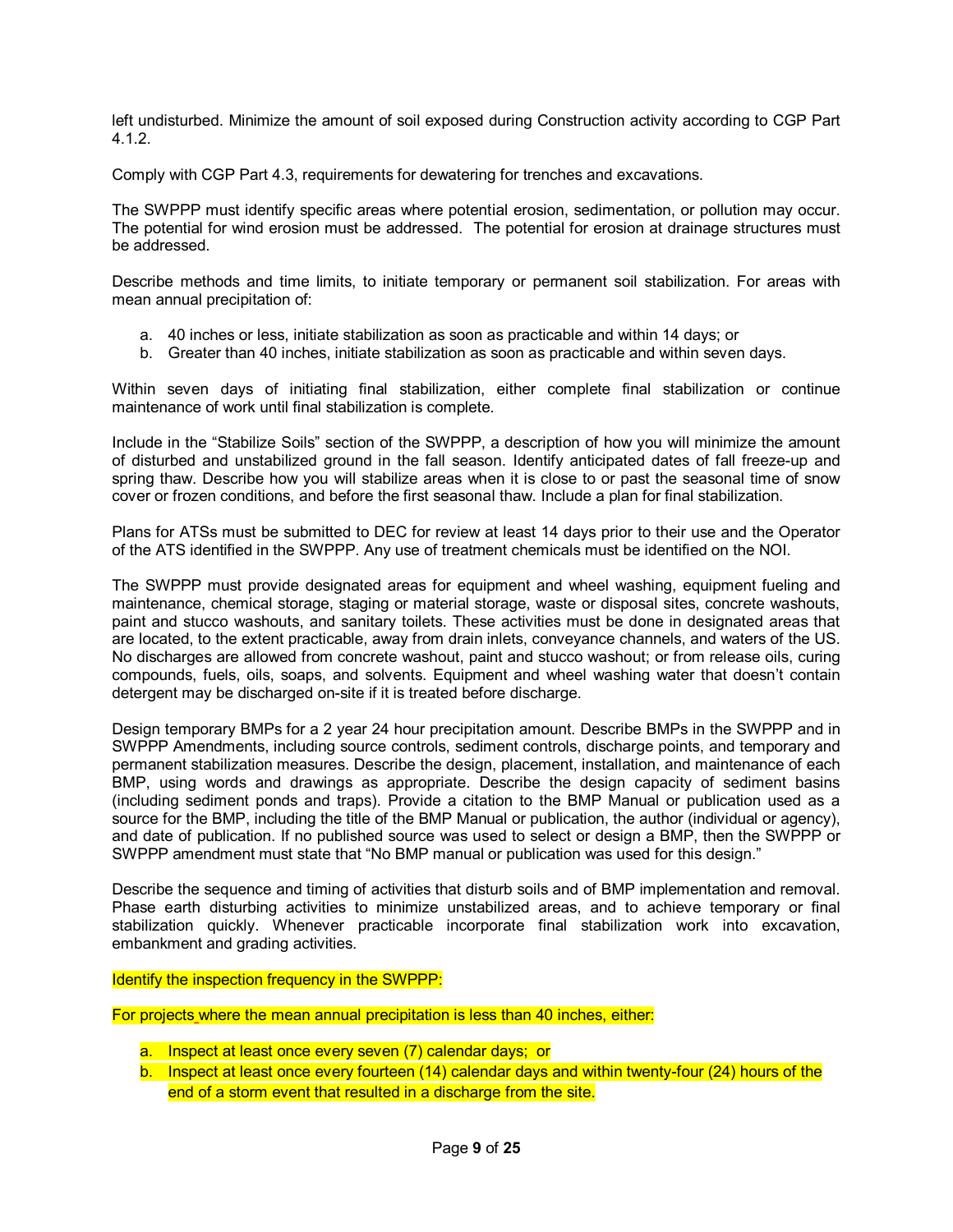## For projects where the mean annual precipitation is forty (40) inches or greater:

- a. Inspect once every seven (7) calendar days.
- b. For periods of relatively continuous precipitation or sequential storm events inspect at least twice every seven (7) calendar days.

Linear Project Inspections, described in CGP Part 6.5, are not applicable to this project.

The SWPPP must cite and incorporate applicable requirements of the Project permits, environmental commitments, USACE permit, and commitments related to historic preservation. Make additional consultations or obtain permits as necessary for Contractor specific activities which were not included in the Department's permitting and consultation.

The SWPPP is a dynamic document. Keep the SWPPP current by noting installation, modification, and removal of BMPs, and by using amendments, SWPPP amendment logs, Inspection Reports, corrective action logs, records of land disturbance and stabilization, and any other records necessary to document storm water pollution prevention activities and to satisfy the requirements of the Consent Decree, CGP and this specification. See Subsection 641-3.03 for more information.

## 4. Recording Personnel and Contact Information in the SWPPP.

Identify the SWPPP Manager as the Storm Water Lead and Storm Water Inspector positions in the SWPPP. Document the SWPPP Manager's responsibilities in Section 2.0 Storm Water Contacts, of the SWPPP template and:

- a. Identify that the SWPPP Manager does not have authority to sign inspection reports (unless the SWPPP Manager is also the designated project Superintendent).
- b. Identify that the SWPPP Manager cannot prepare the SWPPP unless the SWPPP Manager meets the Contract requirements for the SWPPP Preparer.

Include in the SWPPP, Records of the AK-CESCL cards or certificates for the Superintendent and SWPPP Manager, and for any acting Superintendent and acting SWPPP Managers. If the Superintendent or SWPPP Manager is replaced permanently or temporarily, by an acting Superintendent or acting SWPPP Manager; record in the SWPPP (use Form 25D-127) the names of the replacement personnel, the date of the replacement. For temporary personnel record their beginning and ending dates.

Provide 24 hour contact information for the Superintendent and SWPPP Manager. The Superintendent and SWPPP Manager must have 24 hour contact information for all Subcontractor SWPPP Coordinators and Utility SWPPP Coordinators.

Include in the SWPPP, Records of the AK-CESCL cards or certificates of ATS operators. Record names of ATS operators and their beginning and ending dates, on Form 25D-127.

The Department will provide Records of AK-CESCL cards or certificates for the Project Engineer, Stormwater Inspectors, and Monitoring Person (if applicable), and names and dates they are acting in that position. Include the Department's Records in the SWPPP Appendix. Include the department's Storm Water Inspector and Storm Water Monitoring Person (if applicable) in section 2.0 of the SWPPP.

## **6412.02 HAZARDOUS MATERIAL CONTROL PLAN (HMCP) REQUIREMENTS.**

Prepare the HMCP for prevention of pollution from storage, use, containment, cleanup, and disposal of all hazardous material, including petroleum products related to construction activities and equipment. Include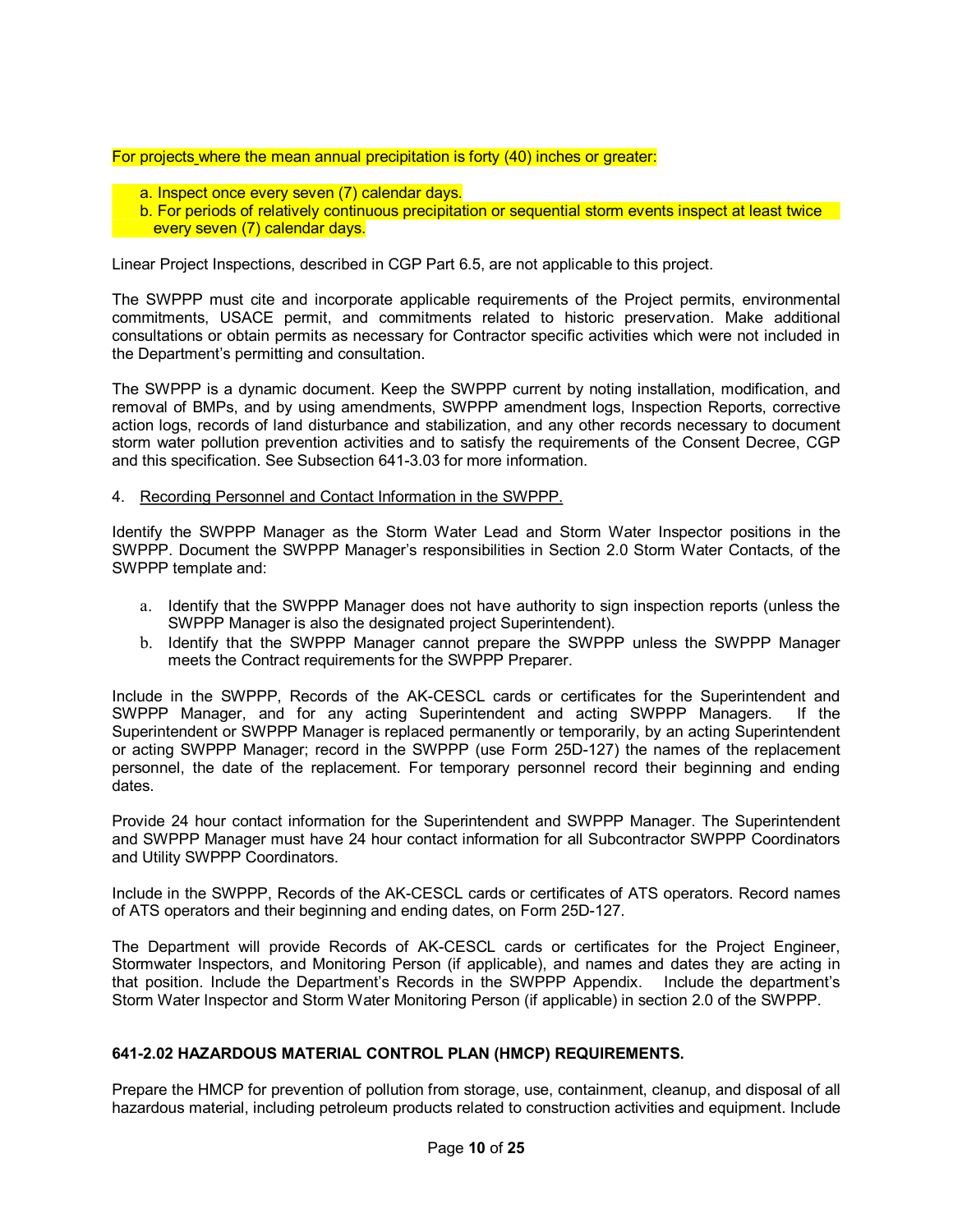the HMCP as an appendix to the SWPPP. Compile Material Safety Data Sheets in one location and reference that location in the HMCP.

Designate a Contractor's Spill Response Field Representative with 24 hour contact information. Designate a Subcontractor Spill Response Coordinator for each subcontractor. The Superintendent and Contractor's Spill Response Field Representative must have 24 hour contact information for each Subcontractor Spill Response Coordinator and the Utility Spill Response Coordinator.

List and give the location and estimated quantities of hazardous materials (Including materials or substances listed in 40 CFR 117 and 302, and petroleum products) to be used or stored on the Project. Hazardous materials must be stored in covered storage areas. Include secondary containment for all hazardous material storage areas.

Identify the locations where fueling and maintenance activities will take place, describe the activities, and list controls to prevent the accidental spillage of petroleum products and other hazardous materials. Controls include placing absorbent pads or other suitable containment under fill ports while fueling, under equipment during maintenance or repairs, and under leaky equipment.

List the types and approximate quantities of response equipment and cleanup materials available on the Project. Include a list and location map of cleanup materials, at each different work site and readily available off site (materials sources, material processing sites, disposal sites, staging areas, etc). Spill response materials must be stored in sufficient quantity at each work location, appropriate to the hazards associated with that site.

Describe procedures for containment and cleanup of hazardous materials. Describe a plan for the prevention, containment, cleanup, and disposal of soil and water contaminated by spills. Describe a plan for dealing with contaminated soil and water encountered during construction. Clean up spills or contaminated surfaces immediately.

Describe methods of disposing of waste petroleum products and other hazardous materials generated by the Project, including routine maintenance. Identify haul methods and final disposal areas. Assure final disposal areas are permitted for hazardous material disposal.

Describe methods of complying with the requirements of AS 46.04.010-900, Oil and Hazardous Substances Pollution Control, and 18 AAC 75. Include contact information for reporting hazardous materials and petroleum product spills to the Project Engineer and reporting to federal, state and local agencies.

## **6412.03 SPILL PREVENTION, CONTROL AND COUNTERMEASURE PLAN (SPCC Plan) REQUIREMENTS.**

Prepare and implement an SPCC Plan when required by 40 CFR 112; when both of the following conditions are present on the Project:

- a. Oil or petroleum products from a spill may reach navigable waters (as defined in 40 CFR 112); and
- b. Total above ground storage capacity for oil and any petroleum products is greater than 1,320 gallons (not including onboard tanks for fuel or hydraulic fluid used primarily to power the movement of a motor vehicle or ancillary onboard oil-filled operational equipment, and not including containers with a storage capacity of less than 55 gallons)

Reference the SPCC Plan in the HMCP and SWPPP.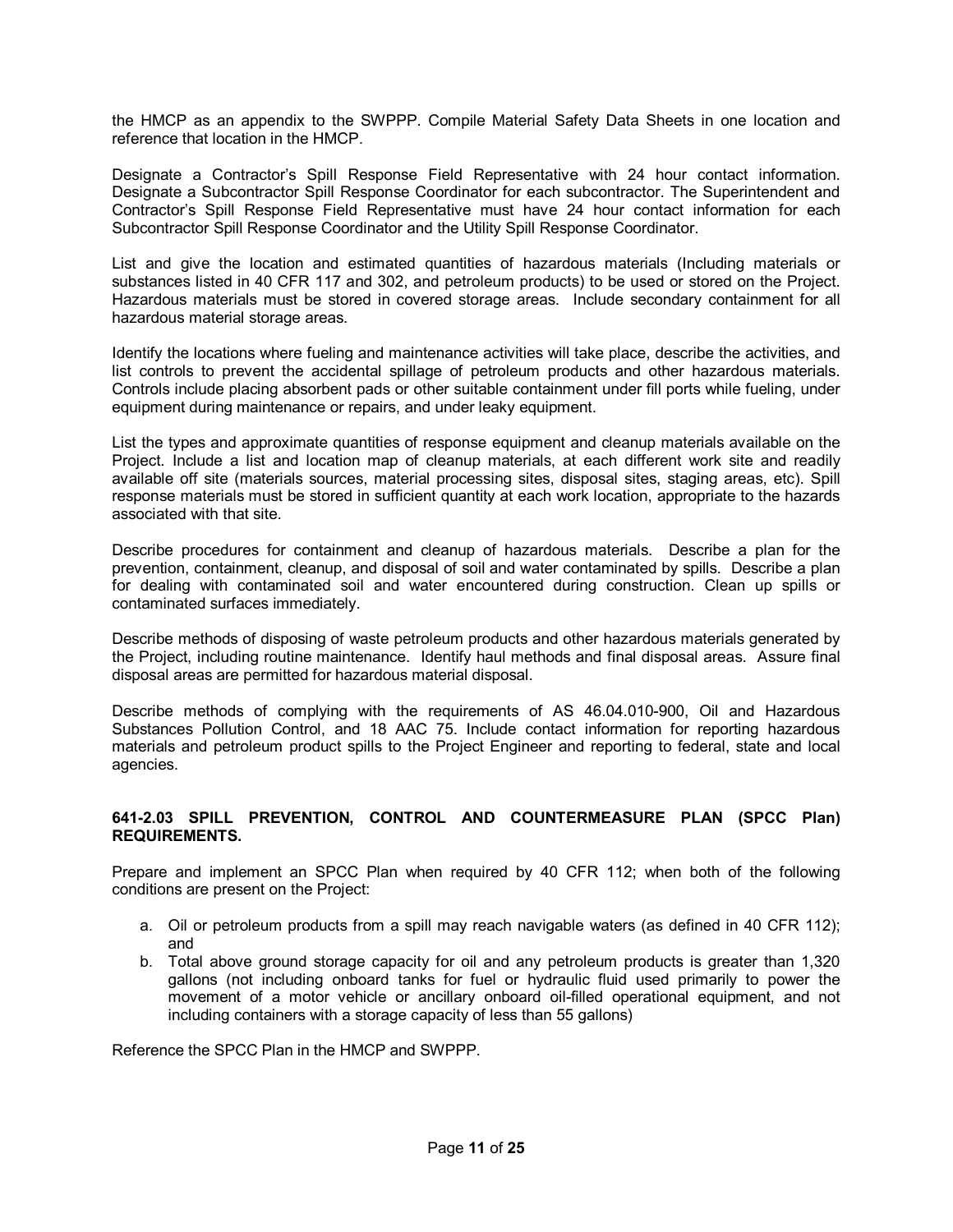## **6412.04 RESPONSIBILITY AND AUTHORITY OF THE SUPERINTENDENT AND SWPPP MANAGER.**

The Superintendent is responsible for the overall operation of the Project and all Contractor furnished sites and facilities directly related to the Project. The Superintendent shall sign and certify the SWPPP, Inspection Reports, and other reports required by the CGP, except the NOI and NOT. The Superintendent may not delegate the task or responsibility of signing and certifying the SWPPP submitted under Subsection 641-1.03.1, Inspection Reports, and other reports required by the CGP.

The Superintendent may assign certain duties to the SWPPP Manager those duties may include:

- 1. Ensuring Contractor's and subcontractor's compliance with the SWPPP and CGP;
- 2. Ensuring the control of erosion, sedimentation, or discharge of pollutants;
- 3. Directing and overseeing installation, maintenance, and removal of BMPs;
- 4. Performing Inspections; and
- 5. Updating the SWPPP including adding amendments and forms.

When Bid Item 641(7) is part of the Contract, the SWPPP Manager must be available at all times to administer SWPPP requirements, and be physically present within the Project Zone or the project office, for at least eight hours per day when construction activities are occurring.

The Superintendent and SWPPP Manager shall be knowledgeable in the requirements of this Section 641, the SWPPP, CGP, BMPs, HMCP, SPCC Plan, environmental permits, environmental commitments, and historic preservation commitments.

The Superintendent and SWPPP Manager shall have the Contractor's complete authority and be responsible for suspending construction activities that do not conform to the SWPPP or CGP.

#### **6412.05 MATERIALS.**

Use materials suitable to withstand hydraulic, wind, and soil forces, and to control erosion and trap sediments according to the requirements of the CGP and the Specifications.

Use the temporary seed mixture specified by special provision, or use annual rye grass if no temporary seed mix is specified.

Use soil stabilization material as specified in Section 727.

Use silt fences as specified in Section 729.

Use straw that is certified as free of noxious weed by the United States Department of Agriculture, Natural Resources Conservation Service, Local Soil and Water Conservative District. Alaska Weed Free Forage Certification Program must be used when available. Hay may not be substituted for straw.

Use Oregon Scientific RGR126 wireless rain gauge with temperature, or Taylor 2751 Digital Wireless Rain Gauge with Thermometer, or approved equivalent.

#### **6412.06 CONTRACTOR REQUIREMENTS.**

The Contractor must be familiar with the requirements of the CGP and Consent Decree because Contractor's employees will be conducting duties that relate to compliance with the CGP and the Consent Decree. A copy of the Consent Decree is available on the Department's Statewide Environmental Office web page.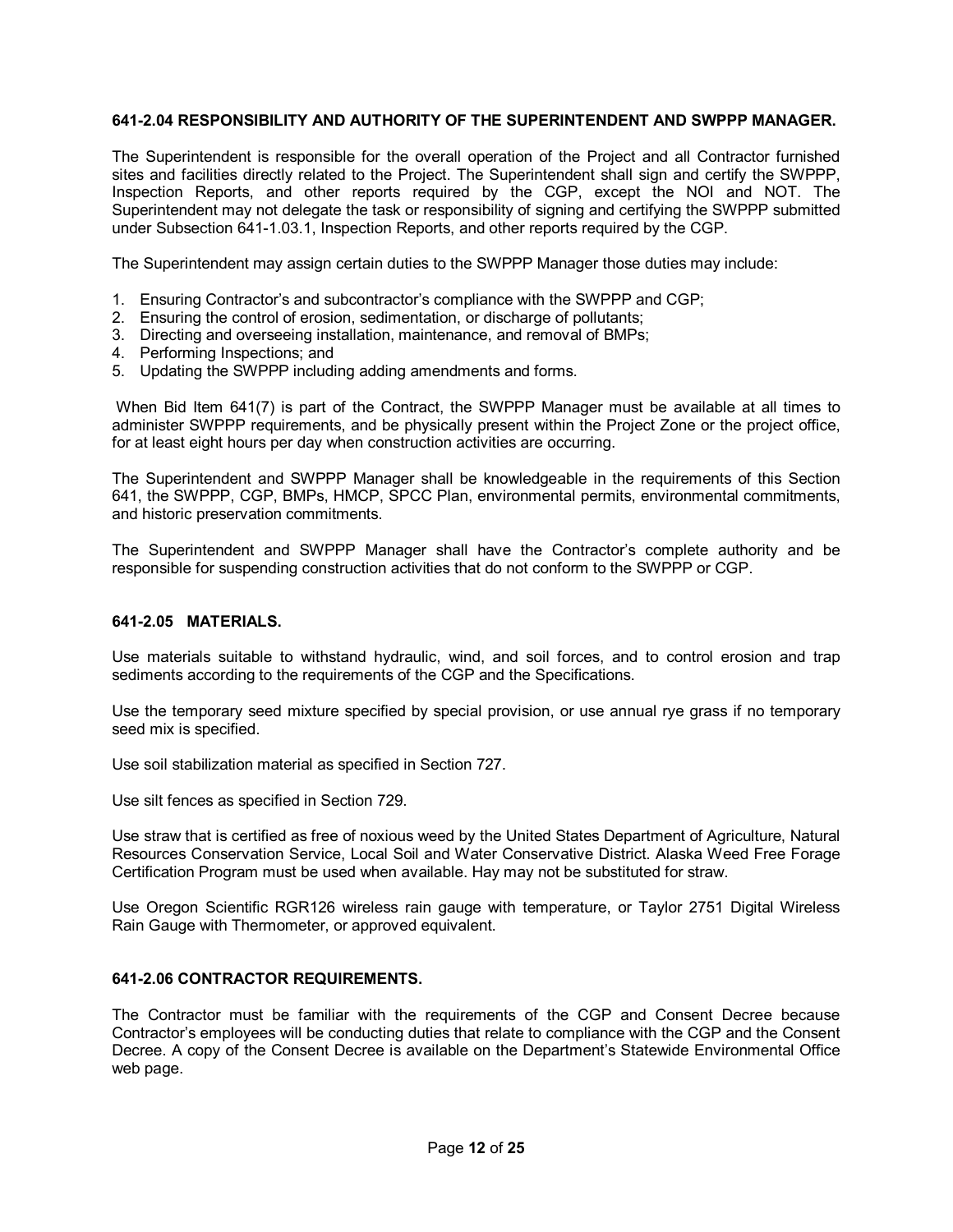## **6413.01 CONSTRUCTION REQUIREMENTS.**

Comply with the SWPPP and the requirements of the CGP.

1. Before Construction Activity may Begin.

The following actions must be completed before Construction Activity begins:

- a. The SWPPP Preparer must visit the Project, the visit must be documented in the SWPPP, and the SWPPP must be developed (or amended) with findings from the visit;
- b. The SWPPP must be approved by the Engineer;
- c. The Contractor must be authorized to begin by the Engineer;
- d. The Project eNOIs for the Department and for the Contractor, as well as any other eNOIs if there are additional operators, must be listed as Active Status on the ADEC website;
- e. The Department approved SWPPP must be submitted to ADEC and Local Government (when required); and
- f. The Contractor has transmitted to the Engineer an electronic copy of the approved SWPPP.

You may begin Winter Construction activity according to CGP Part 4.10.3, provided actions a through c above are completed before winter construction activity begins.

Post notices containing the following information:

- a. Copy of all eNOIs related to this project;
- b. Name and 24 hour phone number of SWPPP Manager; and
- c. Location of the SWPPP.

Post notices on the outside wall of the Contractor's project office, and near the main entrances of the construction project. Protect postings from the weather. Locate postings so the public can read them without obstructing construction activities or the traveling public (for example, at an existing pullout). Do not use retroreflective signs for the SWPPP posting. Do not locate SWPPP signs in locations where the signs may be confused with traffic control signs or devices. Update the notices if the listed information changes.

Install an outdoor rain gauge in per manufacturer's guidance in a readily accessible location on the Project.

Delineate the site for both land disturbing activities and areas that will be left undisturbed. Install sediment controls and other BMPs that must be placed prior to the initiation of Construction Activity.

### 2. During Construction.

Before subcontractors or utility companies begin soil disturbing activities, provide to them copies of applicable portions of the SWPPP, and require them to sign a SWPPP Subcontractor Certification, Form 25D-105. Include SWPPP Subcontractor Certifications as an appendix to the SWPPP. Ensure subcontractors and utility companies understand and comply with the SWPPP and the CGP. Inform subcontractors and utility companies of SWPPP amendments that affect them in a timely manner. Coordinate with subcontractors and utility companies doing work in the Project Zone so BMPs, including temporary and permanent stabilization are installed, maintained, and protected from damage.

Provide on-going training to employees and subcontractors, on control measures at the site and applicable storm water pollution prevention procedures. Training must be specific to the installation, maintenance, protection, and removal of control measures. Training must be given at a frequency that will be adequate to ensure proper implementation and protection of control measures, and no less frequently than once a month during construction activity. Document on the SWPPP Training Log. Form 25D-125,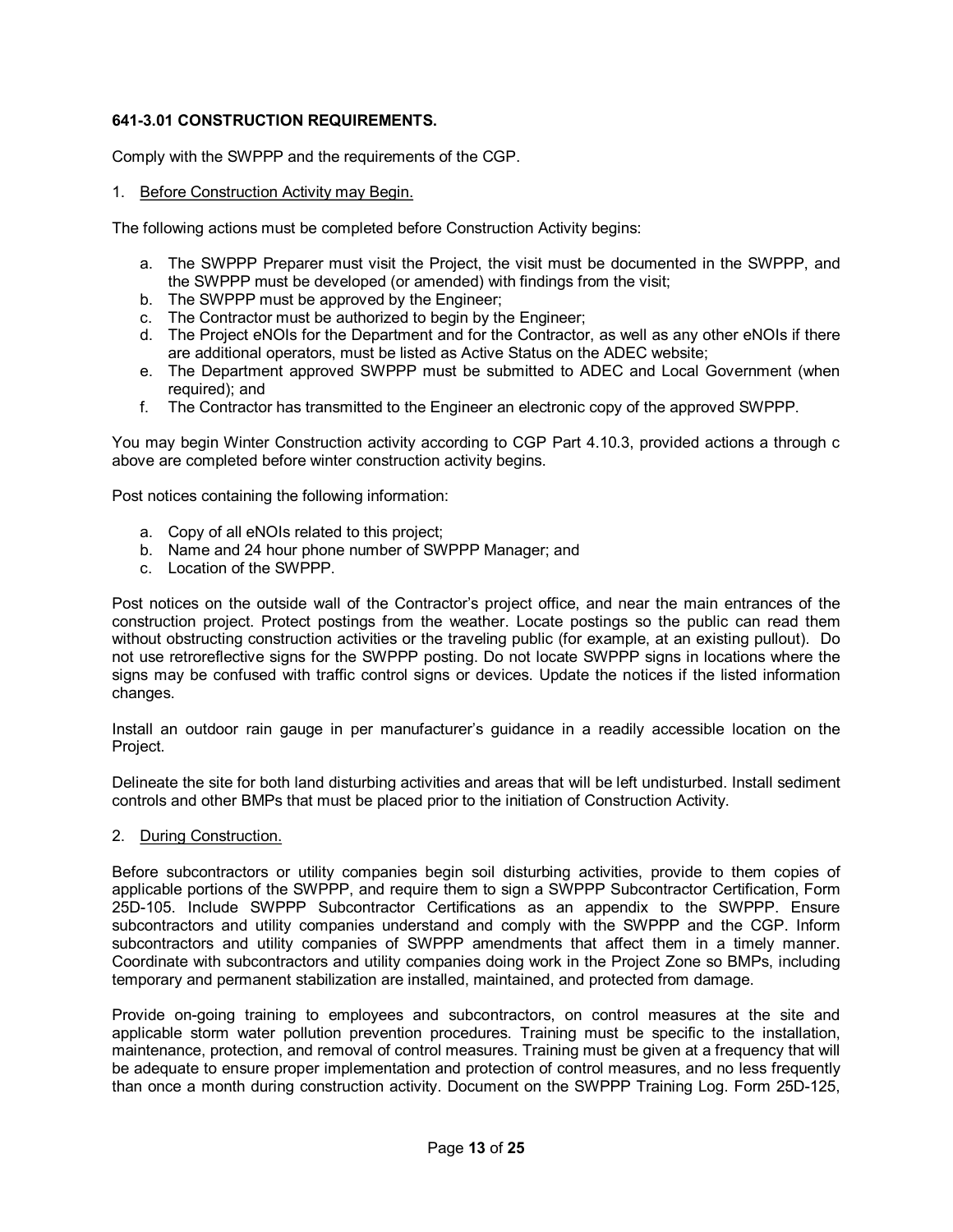the dates and attendees to these trainings. Include the SWPPP Training Log as an appendix to the SWPPP.

Notify the Engineer immediately if the actions of any utility company or subcontractor do not comply with the SWPPP and the CGP.

Comply with Subsection 107-1.11 Protection and Restoration of Property and Landscape. Concrete washout must be fully contained.

Fuel in designated areas. Place absorbent pads or other suitable containment under fill ports while fueling, under equipment during maintenance or repairs, and under leaky equipment.

Comply with requirements of the HMCP and SPCC Plan, and all local, state and federal regulations that pertain to the handling, storage, containment, cleanup, and disposal of petroleum products or other hazardous materials.

Keep the SWPPP and HMCP current (refer to Subsection 6412.01.3, SWPPP Considerations and Contents)

#### 3. Pollutant and Hazardous Materials Reporting Requirements.

If there has been an incident of non-compliance with the CGP that may endanger health or the environment, immediately report the incident to ADEC according to the CGP, Appendix A, Part 3.0. Notify the Engineer immediately and to the extent possible coordinate reports to ADEC with the Engineer. The report must include:

- a. A description of the noncompliance and its causes;
- b. The exact dates and times of noncompliance ;
- c. If not yet corrected the anticipated time the project will be brought back into compliance; and
- d. The corrective action taken or planned to reduce, eliminate and prevent reoccurrence.

If there has been an incident of non-compliance with USACE Permits, then notify the Engineer immediately of the non-compliance.

Report spills of petroleum products or other hazardous materials to the Engineer and other agencies as required by law. Use the HMCP and SPCC Plan (if available) for contact information to report spills to regulatory agencies.

#### 4. Corrective Action and Maintenance of BMPs.

Implement maintenance as required by the CGP, SWPPP, and manufacturer's specifications, whichever is more restrictive.

Implement corrective action:

- a. If an incident of non-compliance with the SWPPP, or CGP is identified;
- b. If an Inspection or the Engineer identifies the SWPPP or any part of the SWPPP is ineffective in preventing erosion, sedimentation or the discharge of pollutants;
- c. If a required BMP was not installed according to the SWPPP schedule or phasing, or was installed incorrectly, or was not installed according to the CGP Part 4.0;
- d. If a BMP is not operating as intended, has not been maintained in an effective operation condition, or is unable to effectively perform the intended function;
- e. If a prohibited discharge of pollutants, as specified in CGP Part 4.6, is occurring or will occur; or
- f. If there is accumulation of sediment or other pollutants, that is in or near any storm water conveyance channels, or that may enter a discharge point or storm sewer system. If there is accumulation of sediment or other pollutants that is being tracked outside the project zone.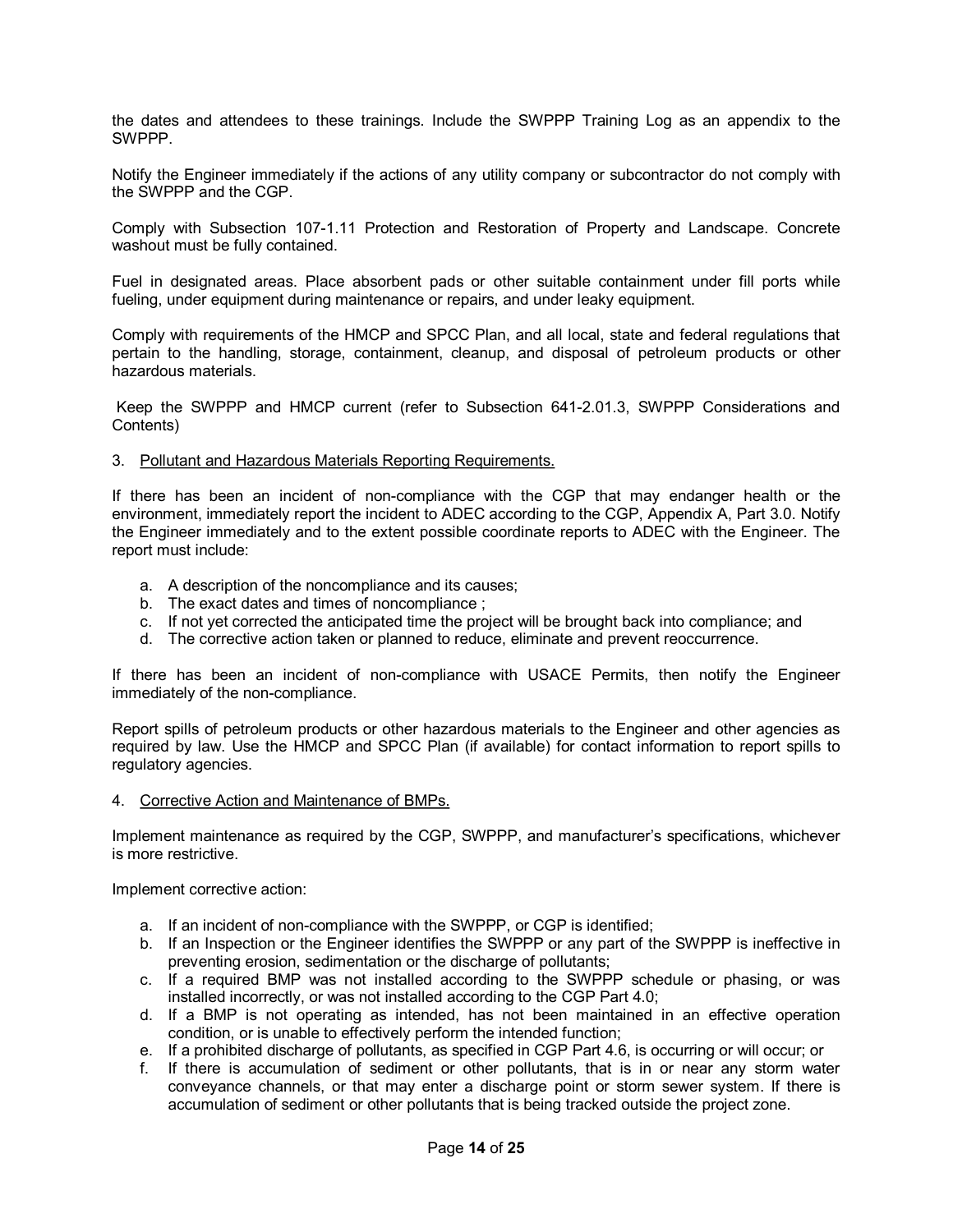Implement corrective actions so that they comply with the following time requirements:

- a. For conditions that are easily remedied (i.e. removal of tracked sediment, maintenance of control measure, or spill clean-up), initiate corrective action within 24 hours and complete as soon as possible;
- b. For all other conditions meet both requirements:
	- (1) Corrective action is completed in time to protect water quality; and
	- (2) Corrective action is completed no later than the Complete-by-Date that was entered in an Inspection Report (see Subsection 641-3.03.2 for more information).

If a corrective action is not implemented within the time requirements of this section, document the situation in the SWPPP, notify the Engineer and implement corrective action as soon as possible.

If a corrective action could affect a subcontractor, notify the subcontractor within three days of taking the corrective action. Require in your written subcontract, that subcontractors must notify the Contractor within 24 hours of becoming aware of a condition that requires a corrective action.

## 5. Stabilization.

Stabilization may be accomplished using temporary or permanent measures. Initiate stabilization of disturbed soils, erodible stockpiles, disposal sites, and of erodible aggregate layers so that all of the following conditions are satisfied:

- a. As soon as practicable;
- b. As soon as necessary to avoid erosion, sedimentation, or the discharge of pollutants; and
- c. As identified in the SWPPP.

Land may be disturbed and stabilized multiple times during a project. Coordinate work to minimize the amount of disturbed soil at any one time. Do not disturb more soil than you can stabilize with the resources available.

Temporarily stabilize from wind and water erosion portions of disturbed soils, portions of stockpiles, and portions of disposal sites, that are not in active construction. Temporary stabilization measures may require a combination of measures including but not limited to vegetative cover, mulch, stabilizing emulsions, blankets, mats, soil binders, non-erodible cover, dust palliatives, or other approved methods.

When temporary or permanent seeding is required, provide a working hydro seeding equipment located within 100 miles of the project by road; with 1,000 gallon or more tank capacity, paddle agitation of tank, and the capability to reach the seed areas with an uniform mixture of water, seed, mulch and tackifier. If the project is located in an isolated community the hydro-seeder must be located at the project.

Before applying temporary or permanent seeding, prepare the surface to be seeded to reduce erosion potential and to facilitate germination and growth of vegetative cover. Apply seed and maintain seeded areas. Reseed areas where growth of temporary vegetative cover is inadequate to stabilize disturbed ground.

Apply permanent seed according to Sections 618 and 724, within the time periods allowed by the CGP and the contract, at locations where seeding is indicated on the plans and after land-disturbing activity is permanently ceased.

When installing a culvert or other drainage structure where stream bypass is not used, install temporary or permanent stabilization concurrently or immediately after placing the culvert or drainage structure in a manner that complies with the SWPPP, applicable project permits and prevents discharge of pollutants. Install temporary and permanent stabilization: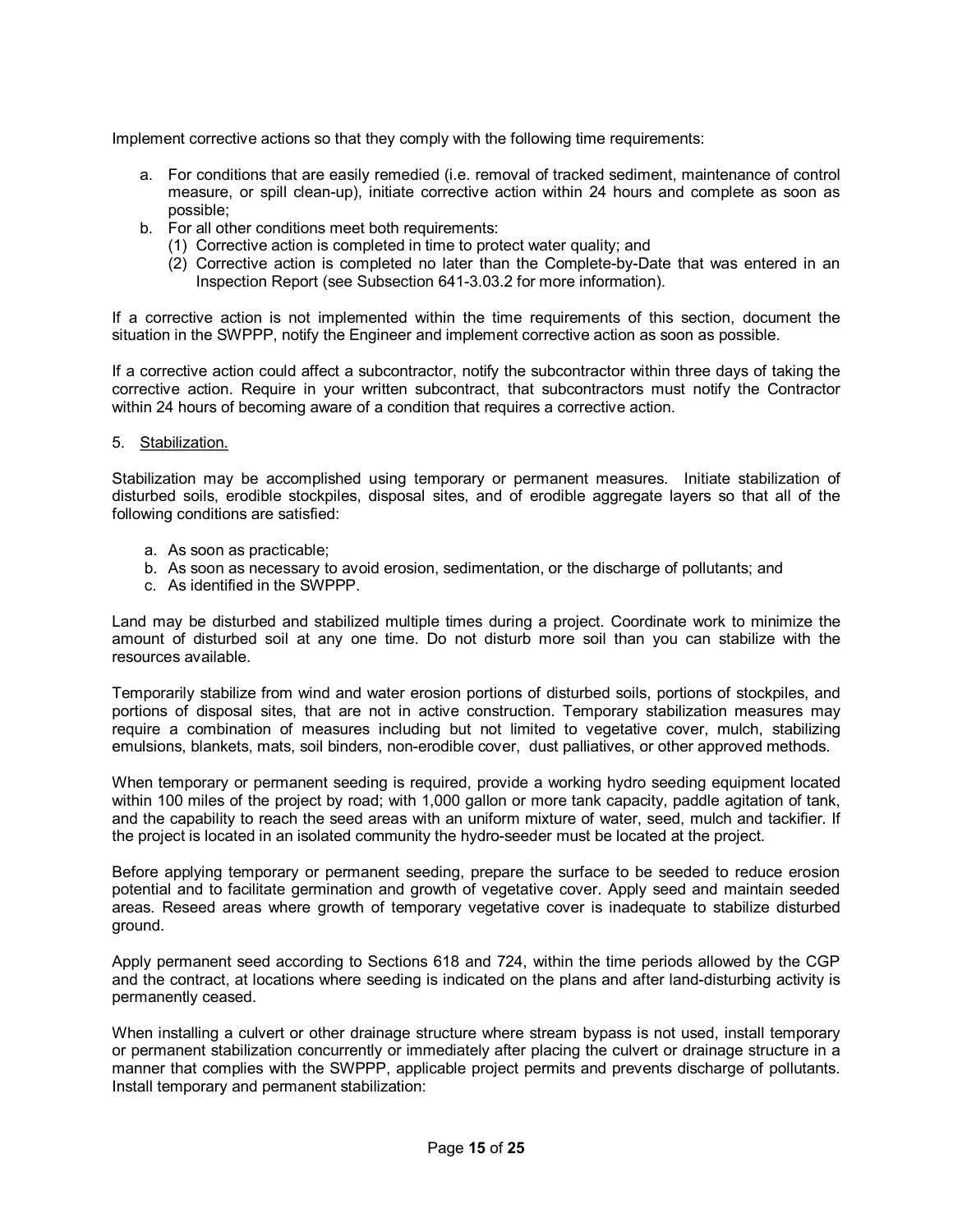- a. At the culvert or drainage structure inlet and outlet; and
- b. In the areas upstream and downstream that may be disturbed by the process of installing the culvert, culvert end walls, culvert end sections, or drainage structure.

Before deactivating a stream bypass or stream diversion used for construction of a bridge, culvert, or drainage structure, install permanent stabilization:

- a. At the inlet and outlet of the culvert, drainage structure, or bridge;
- b. In the area upstream and downstream of the culvert, drainage structure, or bridge, that is disturbed during installation or construction of the culvert, drainage structure, or bridge; and
- c. Under the bridge.

Within seven days of initiating final stabilization, either complete final stabilization or continue maintenance of work until final stabilization is complete.

6. Ending CGP Coverage and BMP Maintenance.

The Engineer will determine the date that all the following conditions for ending CGP coverage have been met within the Project Zone:

- a. Land disturbing activities have ceased;
- b. Final Stabilization has been achieved (including at Department furnished material sources, disposal sites, staging areas, equipment areas, etc.); and
- c. Temporary BMPs have been removed.

After the Engineer has determined the conditions for ending CGP coverage have been met, the Department will:

- a. Send written notice to the Contractor with the date that the conditions were met;
- b. Submit an eNOT to ADEC; and
- c. Provide a copy of the eNOT and ADEC's acknowledgement letter to the Contractor.

The Contractor is responsible for ending permit coverage within the Project Zone, by submitting an eNOT to ADEC within 30 days of meeting the conditions for ending CGP coverage. The Contractor is responsible for BMP maintenance and SWPPP updates until permit coverage is ended.

If the Contractor's CGP eNOI acreage includes Support Activities and any other areas where the Department is not an Operator, the Contractor may not be able to file an eNOT at the same time as the Department. In this case, the Contractor must amend the SWPPP and separate SWPPP2(s), to indicate the Department's CGP coverage has ended, and the Department is no longer an Operator within the Project Zone.

The Contractor must indicate in the SWPPP the areas that have reached Final Stabilization, and the dates land disturbing activities ended and Final Stabilization was achieved. The Contractor must submit an eNOT to ADEC, and insert copies of the Department's and the Contractor's eNOTs with ADEC's acknowledgement letters in the appendix of the SWPPP.

The Contractor must submit a copy of each signed eNOT and ADEC's acknowledgement letter to the Department within three days of filing the eNOT or receiving a written response.

The Contractor is responsible for coordinating local government inspections of work and ending permit coverage with local government. See Subsection 641-1.03.5 for more information.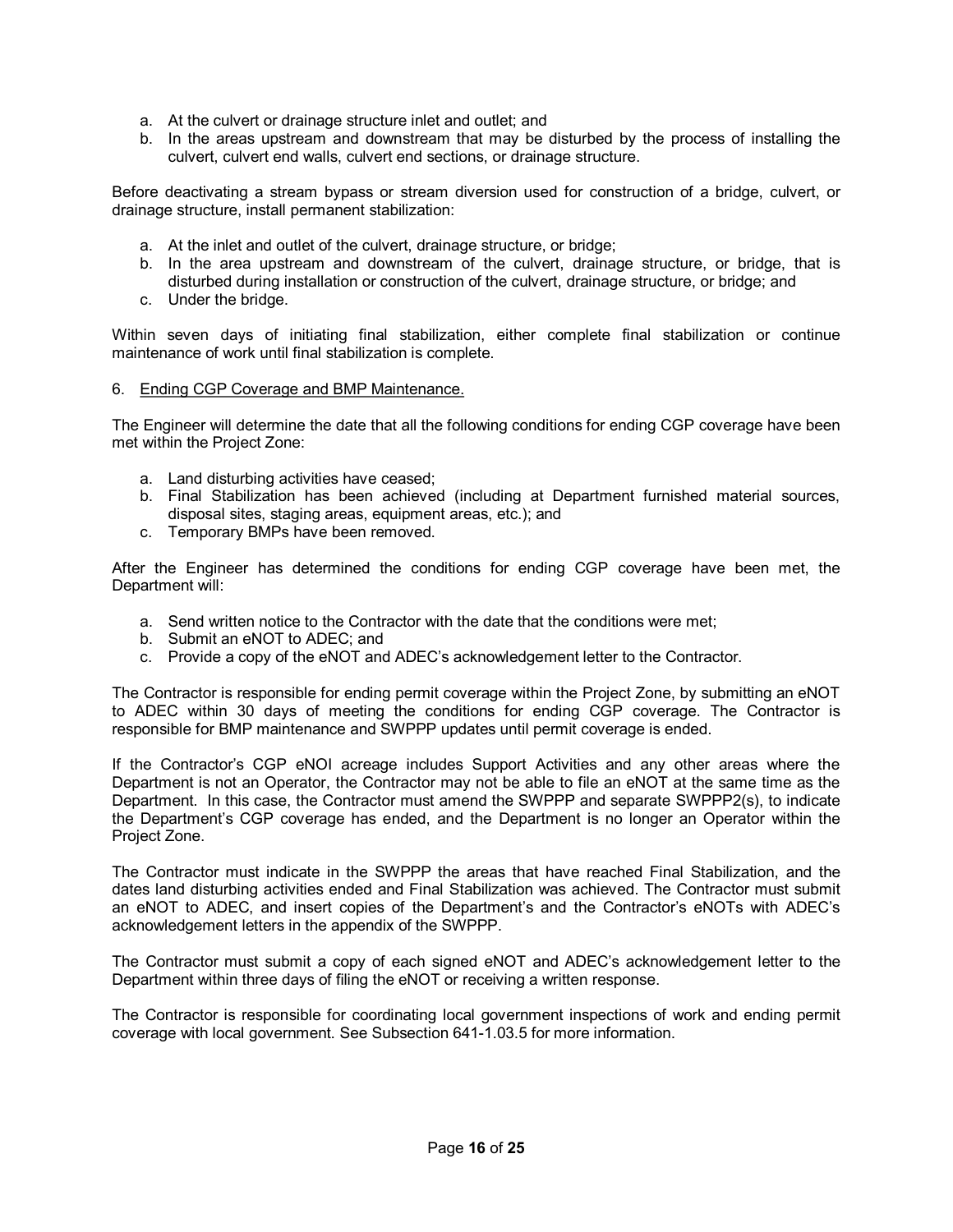## 7. Transmit final SWPPP.

Transmit one copy of the final SWPPP, including all amendments, appendices and maps, to the Engineer; when the project eNOTs are filed, or within 30 days of the Department's eNOT being filed, whichever is sooner. Transmittal must be by both electronic and hard copy.

## **6413.02 SWPPP DOCUMENTS, LOCATION ONSITE, AVAILABILITY, AND RECORD RETENTION.**

The SWPPP and related documents maintained by the Contractor are the Record for demonstrating compliance with the CGP and the Consent Decree. Copies of SWPPP documents transmitted to the Engineer under the requirements of this specification are informational and do not relieve the Contractor's responsibility to maintain complete records as required by the CGP and this specification.

Keep the SWPPP, HMCP and SPCC Plan at the on-site project office. If there is not an on-site project office, keep the documents at a locally available location that meets CGP requirements and is approved by the Engineer. Records may be moved to another office for record retention after the eNOTs are filed. Records may be moved to another office during winter shutdown. Update on-site postings if records are relocated during winter shutdown. Provide the Department with copies of all Records.

Retain Records and a copy of the SWPPP, for at least three years after the date of eNOT. If EPA or ADEC inspects the project, issues a Notice of Violation (NOV), or begins investigation for a potential NOV before the retention period expires, retain the SWPPP and all Records related to the SWPPP and CGP until at least three years after EPA and/or ADEC has determined all issues related to the investigation are settled.

The SWPPP and related documents must be made available for review and copy, to the Department and other regulatory agencies that request them. See CGP Parts 5.10, 6.6 and 9.4.

## **6413.03 SWPPP INSPECTIONS, AMENDMENTS, REPORTS, AND LOGS.**

Perform Inspections, prepare Inspection Reports, and prepare SWPPP Amendments in compliance with the SWPPP and the CGP. Update SWPPP Corrective Action Log, SWPPP Amendment Log, SWPPP Grading and Stabilization Activities Log, and SWPPP Daily Record of Rainfall forms. For active projects update the Records daily.

### 1. Inspection during Construction.

Conduct Inspections according to the schedule and requirements of the SWPPP and CGP.

Inspections required by the CGP and SWPPP must be performed by the Contractor's SWPPP Manager and the Department's Stormwater Inspector jointly, unless impracticable. For this paragraph, "impracticable" means when both inspectors must fly to a remote area in the winter or when one inspector is sick or unable to travel to the site due to weather. When this is the case, the Operator who conducts the Inspection must provide a copy of the Inspection Report to the other Operator within three days of the Inspection date and document the date of the report transmittal.

2. Inspection Reports.

Use only the DOT&PF SWPPP Construction Site Inspection Report, Form 25D-100 to record Inspections. Changes or revisions to Form 25D-100 are not permitted; except for adding or deleting data fields that list: Location of Discharge Points, and Site Specific BMPs. Complete all fields included on the Inspection Report form; do not leave any field blank.

Unless otherwise directed by the Engineer, insert a Complete-by-Date for each corrective action listed that complies with: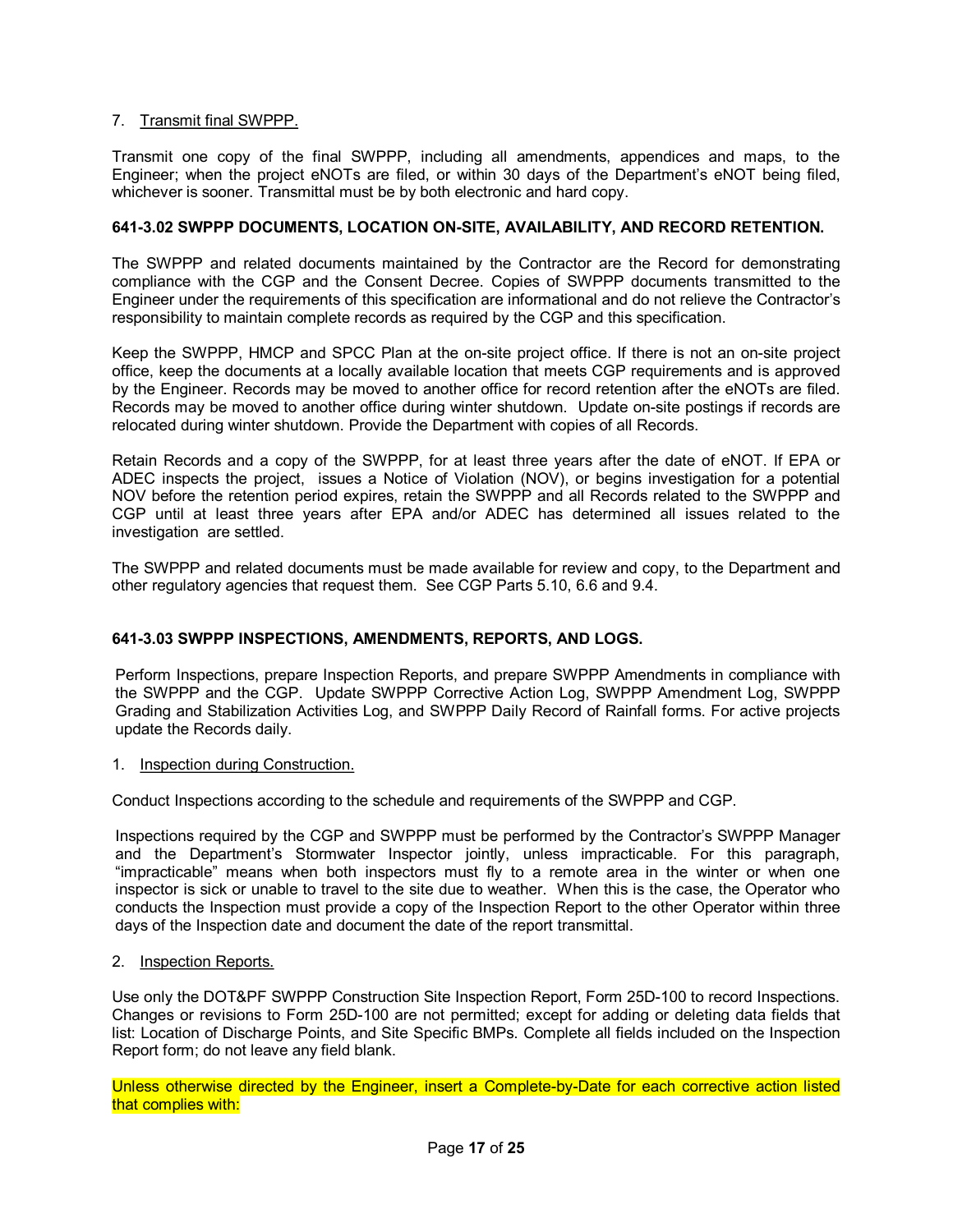

Provide a copy of the completed, unsigned Inspection Report to the Engineer by noon on the day following the inspection.

The Superintendent must review, correct errors, and sign and certify the Inspection Report, within three days of the date of Inspection. The Engineer may coordinate with the Superintendent to review and correct any errors or omissions before the Superintendent signs the report. Corrections are limited to adding missing information or correcting entries to match field notes and conditions present at the time the Inspection was performed. Deliver the signed and certified Inspection Report to the Engineer on the same day the Superintendent signs it.

The Engineer will sign and certify the Inspection Report and will return the original to the Contractor within three working days.

The Engineer may make corrections after the Superintendent has signed and certified the Inspection Report. The Engineer will initial and date each correction. If the Engineer makes corrections, the Superintendent must recertify the Inspection Report by entering a new signature and date in the white space below the original signature and date lines. Send a copy of the recertified Inspection Report to the Engineer on the day it is recertified.

If subsequent corrections to the certified Inspection Report are needed, document the corrections in an addendum that addresses only the omitted or erroneous portions of the original Inspection Report. The Superintendent and the Engineer must both sign and certify the addendum.

3. Inspection before Seasonal Suspension of Work.

Conduct an Inspection before seasonal suspension of work to confirm BMPs are installed and functioning according to the requirements of the SWPPP and CGP.

4. Reduced Inspection Frequencies.

Conduct Inspections according to the inspection schedule indicated in the approved SWPPP. Any change in inspection frequency must be approved by the Engineer, and beginning and ending dates documented as an amendment to the SWPPP.

Inspection frequency may be reduced to at least one Inspection every 30 days if approved by the Engineer and the entire site is temporarily stabilized.

When work is suspended due to freezing conditions, the Engineer may suspend inspection requirements after fourteen days of freezing conditions if:

- a. Soil disturbing activities are suspended; and
- b. Soil stabilizing activities are suspended.

Inspections must resume according to the normal inspection schedule identified in the SWPPP, at least 21 days before anticipated spring thaw.

The Engineer may waive requirements for updating the Grading and Stabilization Activities Log and Daily Record of Rainfall during seasonal suspension of work. If so, resume collecting and recording weather data on the Daily Record of Rainfall form one month before thawing conditions are expected to result in runoff. Resume recording land disturbance and stabilization activities on the Grading and Stabilization Activities Log when Construction Activity resumes.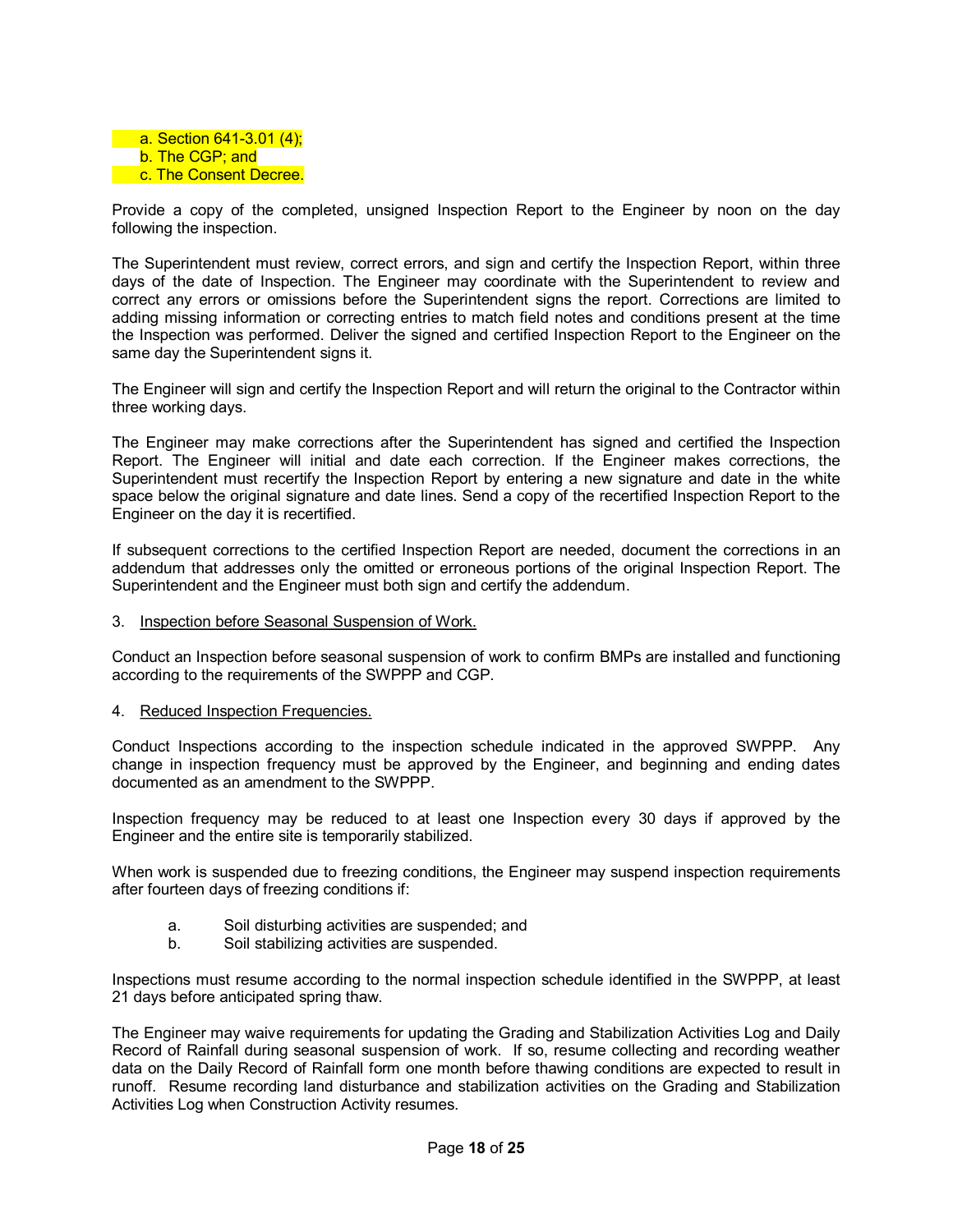## 5. Stabilization before Seasonal Thaw.

Construction Activities within the Project Zone must be stabilized with appropriate BMPs prior to seasonal thaw. Seasonal thaw is the annual (first) recurrence of snow and ice melting after a prolonged period of freezing conditions.

## 6. Inspection before Project Completion.

Conduct Inspection to ensure Final Stabilization is complete throughout the Project, and temporary BMPs that are required to be removed are removed. Temporary BMPs that are biodegradable and are specifically designed and installed with the intent of remaining in place until they degrade, may remain in place after project completion.

### 7. Items and Areas to Inspect.

Conduct Inspections of the areas required by the CGP and SWPPP.

## 8. SWPPP Amendments and SWPPP Amendment Log.

The Superintendent and the SWPPP Manager are the only persons authorized to amend the SWPPP and update the SWPPP Amendment Log, Form 25D-114. The Superintendent or the SWPPP Manager must sign and date amendments to the SWPPP and updates to the SWPPP Amendment Log.

SWPPP Amendments must be approved by the Engineer.

Amendments must occur:

- a. Whenever there is a change in design, construction operation, or maintenance at the construction site that has or could cause erosion, sedimentation or the discharge of pollutants that has not been previously addressed in the SWPPP;
- b. If an Inspection identifies that any portion of the SWPPP is ineffective in preventing erosion, sedimentation, or the discharge of pollutants;
- c. Whenever an Inspection identifies a problem that requires additional or modified BMPs
- d. Whenever a BMP is modified during construction, or a BMP not shown in the original SWPPP is added;
- e. If the Inspection frequency is modified (note beginning and ending dates); or
- f. When there is a change in personnel who are named in the SWPPP, according to Subsection 6412.01.4.

Amend the SWPPP narrative as soon as practicable after any change or modification, but in no case, later than seven days following identification of the need for an amendment. Every SWPPP Amendment must be signed and dated. Cross-reference the amendment number with the Corrective Action Log or SWPPP page number, as applicable. When a BMP is modified or added, describe the BMP according to Subsection 641-2.01.3.

Keep the SWPPP Amendment Log current. Prior to performing each scheduled Inspection, submit to the Engineer a copy of the pages of the Amendment Log that contain new entries since the last submittal. Include copies of any documents amending the SWPPP.

Keep the SWPPP Amendment Log as an appendix to the SWPPP.

9. Site Maps.

Document installation, routine maintenance, and removal of BMPs by making notes on the SWPPP Site Maps or in a table included with the site maps. Include the date and the recording person's initials by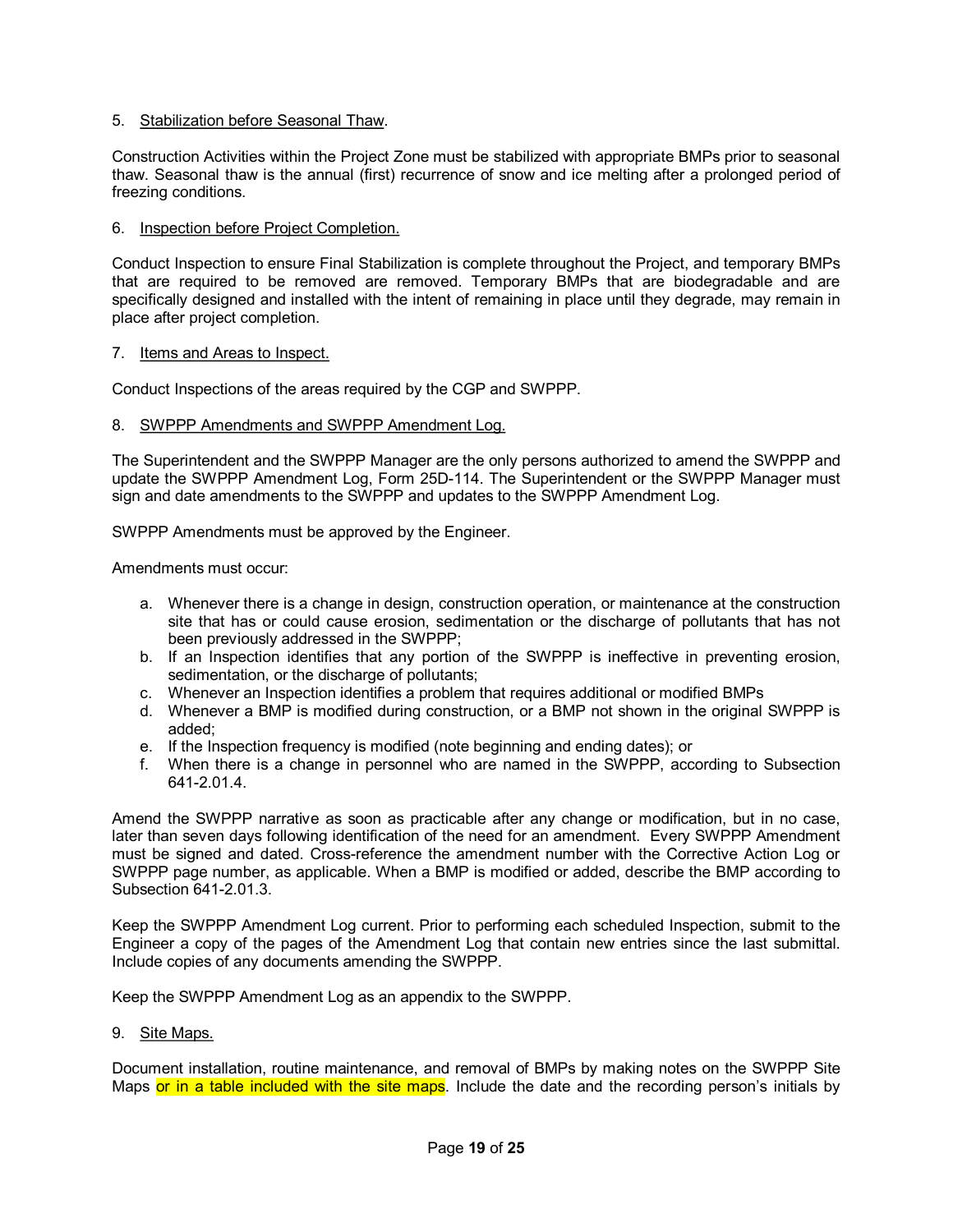these notes. Identify areas where Construction Activities begin, areas where Construction Activities temporarily or permanently cease, and areas that are temporarily or permanently stabilized.

#### 10. Corrective Action Log.

The Superintendent and SWPPP Manager are the only persons authorized to make entries on the SWPPP Corrective Action Log, Form 25D-112. Document the need for corrective action within 24 hours of either:

- a. Identification during an inspection; or
- b. Discovery by the Department's or Contractor's staff, a subcontractor, or a regulatory agency inspector.

Modification or replacement of a BMP, installation of a new BMP not shown in the original SWPPP, or overdue maintenance (after sediment accumulated in sediment basins (including sediment traps and ponds) exceeds 50% of design capacity; or after sediment accumulates to more than half the above ground height on silt fences, check dams, or berms) is a corrective action and must be documented on the Corrective Action Log.

Within 24 hours of discovery, update the Corrective Action Log with the date of discovery and proposed corrective action. If discovered during an inspection, update log with inspection date and proposed corrective actions noted on the Inspection Report.

After the corrective action has been accomplished, note in the Corrective Action Log the action taken and if a SWPPP amendment was needed. Date and initial the entry.

Keep the Corrective Action Log current and submit a copy to the Engineer prior to performing each scheduled SWPPP Inspection.

Keep the Corrective Action Log as an appendix to the SWPPP.

### 11. Grading and Stabilization Activities Log.

The Superintendent and SWPPP Manager are the only persons authorized to date and initial entries on the SWPPP Grading and Stabilization Activities Log. Form 25D-110. Use the SWPPP Grading and Stabilization Activities Log, to record land disturbance and stabilization activities.

Keep the Grading and Stabilization Activities Log current and submit a copy to the Engineer prior to performing each scheduled SWPPP Inspection. Keep the Grading and Stabilization Activities Log organized and completed to demonstrate compliance with the CGP Part 4.4.

Keep the Grading and Stabilization Activities Log as an appendix to the SWPPP.

## 12. Daily Record of Rainfall.

Use SWPPP Daily Record of Rainfall, Form 25D-115, to record weather conditions at the Project. Update the form daily and include the initials of the person recording each day's entry. Submit a copy to the Engineer prior to performing each scheduled Inspection. Keep the Daily Record of Rainfall as an appendix to the SWPPP.

## **6413.04 FAILURE TO PERFORM WORK.**

The Engineer has authority to suspend work and withhold monies, for an incident of non-compliance with the CGP, Consent Decree or SWPPP, that may endanger health or the environment or for failure to perform work related to this Section 641. If the suspension is to protect workers, the public, or the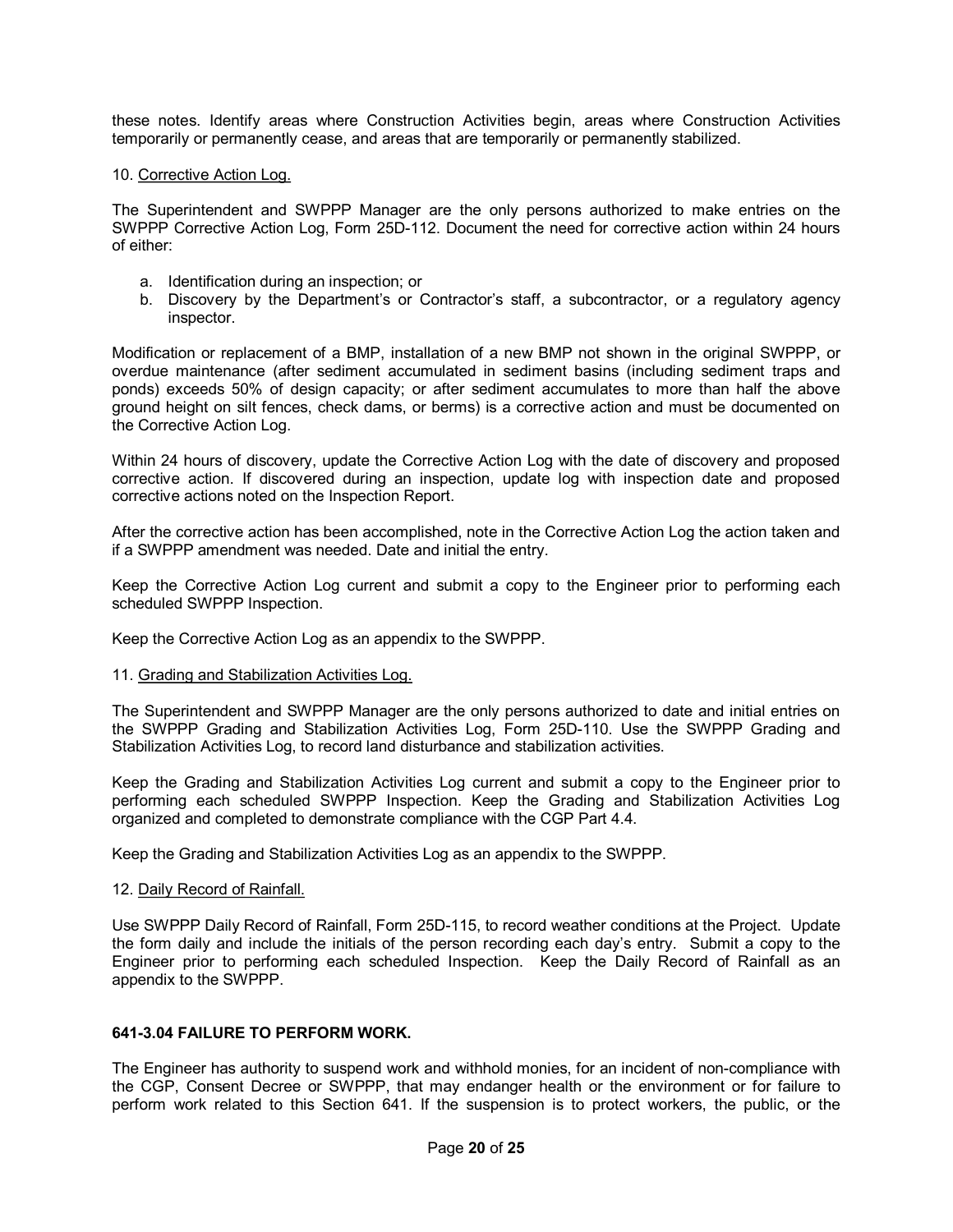environment from imminent harm, the Engineer may orally order the suspension of work. Following an oral order of suspension, the Engineer will promptly give written notice.

In other circumstances, the Engineer will give the Contractor written notice before suspension of work. A notice of suspension will:

- · state the defects or reasons for a suspension,
- · the corrective actions required to stop suspension and,
- the time allowed to complete the corrective actions.

If the Contractor fails to take the corrective action within the specified time, the Engineer may:

- 1. Suspend the work until corrective action is completed;
- 2. Withhold monies due the Contractor until corrective action is completed;
- 3. Assess damages or equitable adjustments against the Contract Amount; and
- 4. Employ others to perform the corrective action and deduct the cost from the Contract amount.

Reasons for the Engineer to take action under this section include, but are not limited to, the Contractor's failure to:

- a. Obtain appropriate permits before Construction Activities occur;
- b. Perform SWPPP Administration;
- c. Perform timely Inspections;
- d. Update the SWPPP;
- e. Transmit updated SWPPP, Inspection Reports, and other updated SWPPP forms to the Engineer;
- f. Maintain effective BMPs to control erosion, sedimentation, and pollution in accordance with the SWPPP, the CGP, and applicable local, state, and federal requirements;
- g. Perform duties according to the requirements of this Section 641; or
- h. Meet requirements of the CGP, SWPPP, or other permits, laws, and regulations related to erosion, sediment, or pollution control.

No additional Contract time or additional compensation will be allowed due to delays caused by the Engineer's suspension of work under this subsection.

### **6413.05 ACCESS TO WORK.**

The Project, including any related off-site areas or support activities, must be made available for inspection, or sampling and monitoring, by the Department and other regulatory agencies. See CGP Part 6.6.

## **6414.01 METHOD OF MEASUREMENT.** Section 109 and as follows:

Item 641(1), 641(3) and 641(7), are lump sum.

Items 641(2), 641(4) and 641(5), will be measured on a contingent sum basis as specified by the Directive authorizing the work.

Item 641(6) will be measured on a contingent sum basis with withholding determined by the Department.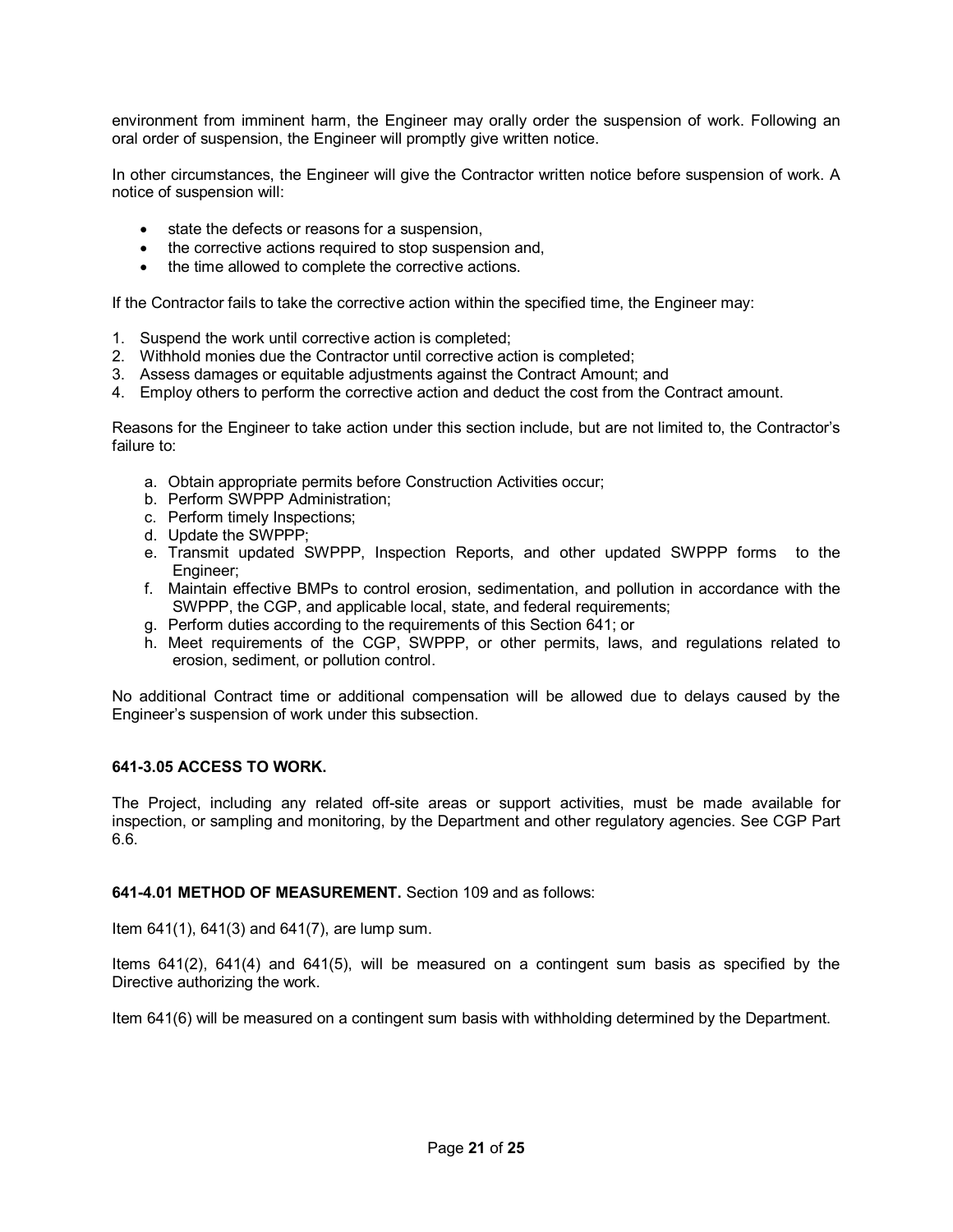## **TABLE 6411 BMP VALUES RESERVED**

Liquidated Damages assessed according to Table 6412 are not an adjustment to the Contract amount. These damages charges are related to Contract performance but are billed by the Department independent of the Contract amount. An amount equal to the Liquidated Damages may be withheld for unsatisfactory performance, from payment due under the Contract, until the Contractor remits payment for billed Liquidated Damages.

# **TABLE 6412 Version B EROSION, SEDIMENT AND POLLUTION CONTROL – LIQUIDATED DAMAGES**

| Code         | <b>Specification Section Number and</b><br><b>Description</b>                                                                                | <b>Deductible</b><br><b>Amount</b> in<br><b>Dollars</b> | <b>Cumulative</b><br><b>Deductible</b><br><b>Amounts in Dollars</b> |
|--------------|----------------------------------------------------------------------------------------------------------------------------------------------|---------------------------------------------------------|---------------------------------------------------------------------|
| $\mathbf{A}$ | 641-1.04 Failure to have a qualified (AK-<br>CESCL or equivalent) Superintendent or<br><b>SWPPP Manager</b>                                  | Calculated in<br>Code B or F                            |                                                                     |
| $\bf{B}$     | Failure to meet SWPPP requirements of:<br>(1) 641-2.01.1 Name of SWPPP Preparer and<br>Date of Pre-Construction Inspection                   | \$750 per<br>omission                                   |                                                                     |
|              | (2) Not Applicable<br>$(3)$ 641-3.03.8 Sign and Date SWPPP                                                                                   |                                                         |                                                                     |
|              | amendments with qualified person<br>641-2.01.4 SWPPP Include approving<br>person's name and AK-CESCL expiration<br>date                      |                                                         |                                                                     |
|              | (4) 641-3.02 Records maintained at project and<br>made available for review                                                                  |                                                         |                                                                     |
| $\mathbf C$  | 641-2.01.3 and 641-3.03.8 Failure to either<br>reference a BMP manual or publication, or state<br>that no BMP manual or publication was used | \$250 per<br>omission                                   |                                                                     |
| D            | 641-3.03.5 Failure to stabilize a Project prior to<br>Seasonal Thaw                                                                          | \$5,000 per<br>Project per<br>year                      |                                                                     |
| E            | 641-2.01.1 Failure to conduct pre-construction<br>inspections before Construction Activities                                                 | \$2,000 per<br>Project                                  |                                                                     |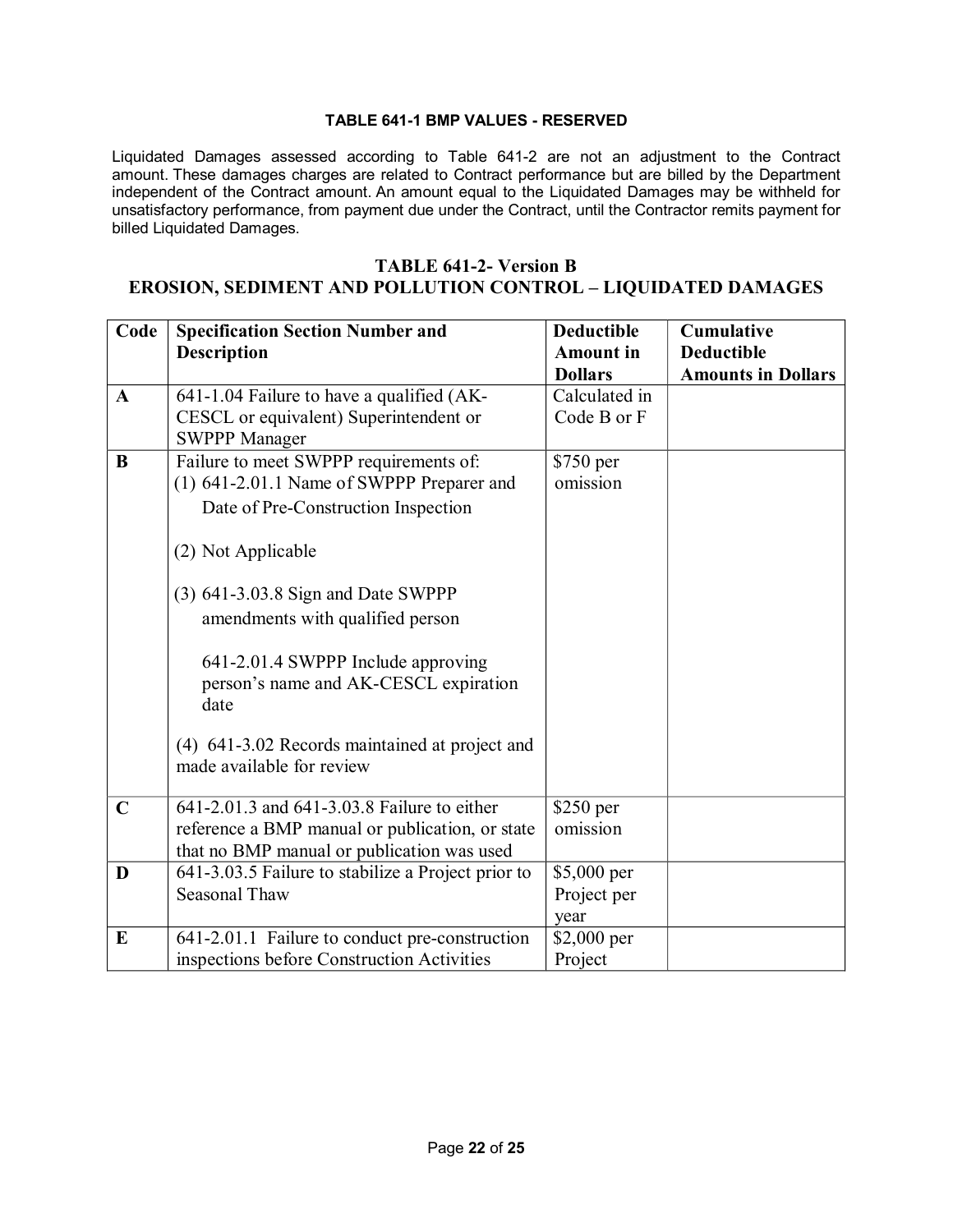| $\mathbf{F}$ | 641-3.03. Failure to conduct and record CGP                                                                                                                                  | \$750 per      |                  |
|--------------|------------------------------------------------------------------------------------------------------------------------------------------------------------------------------|----------------|------------------|
|              | Inspections                                                                                                                                                                  | Inspection     |                  |
|              |                                                                                                                                                                              |                |                  |
|              | 641-3.03.1 Personnel conducting Inspections<br>and Frequency                                                                                                                 |                |                  |
|              | 641-3.03.2 Inspection Reports, use Form 25D-<br>100, completed with all required information<br>according to the Consent Decree paragraph 7.c,<br>parts $(1)$ through $(11)$ |                |                  |
| G            | 641-3.01.4 Failure to timely accomplish BMP                                                                                                                                  | \$500 per      | Not to exceed    |
|              | maintenance and/or repairs. In effect until BMP                                                                                                                              | Project per    | \$250,000 per    |
|              | maintenance and/or repairs is completed.                                                                                                                                     | day            | year for all     |
|              |                                                                                                                                                                              |                | projects         |
| $\bf H$      | 641-3.01.3 Failure to provide to the Engineer                                                                                                                                | \$750 for the  | Additional \$750 |
|              | and ADEC a timely oral endangerment report                                                                                                                                   | first day the  | for every 14 day |
|              | of violations or for a deficient oral                                                                                                                                        | report is late | period with-out  |
|              | endangerment report                                                                                                                                                          | or deficient   | the required     |
|              |                                                                                                                                                                              |                | information      |
| I            | 641-3.01.3 Failure to provide to the Engineer                                                                                                                                | \$750 for the  | Additional \$750 |
|              | and ADEC a timely written endangerment                                                                                                                                       | first day the  | for every 14 day |
|              | report of violations or for a deficient written                                                                                                                              | report is late | period without   |
|              | endangerment report                                                                                                                                                          | or deficient   | the required     |
|              |                                                                                                                                                                              |                | information      |

**6415.01 BASIS OF PAYMENT.** See Subsection 6413.04 Failure to Perform Work, for additional work and payment requirements.

Item 641(1) Erosion, Sediment and Pollution Control Administration. At the Contract lump sum price for administration of all work under this Section. Includes, but is not limited to, SWPPP and HMCP and SPCC Plan preparation, agency fees for SWPPP reviews, SWPPP amendments, pre-construction Inspections, Inspections, monitoring, reporting, and Record keeping or copying Records related to the SWPPP and required by the CGP, and Record retention.

Item 641(2) Temporary Erosion, Sediment and Pollution Control. At the contingent sum prices specified for all labor, supervision, material, equipment, and incidentals to install, maintain, remove and dispose of approved temporary erosion, sedimentation, and pollution control BMPs required to implement the SWPPP and SPCC Plan.

Item 641(3) Temporary Erosion, Sediment and Pollution Control. At the Contract lump sum price for all labor, supervision, material, equipment, and incidentals to install, maintain, remove and dispose of temporary erosion, sedimentation, and pollution control BMPs identified in the SWPPP and SPCC Plan.

Item 641(4) Temporary Erosion Sediment and Pollution Control Additives. At the contingent sum prices specified in the Directive to authorize the work, for all labor, supervision, materials, equipment, and incidentals for extra, additional, or unanticipated work, to install, maintain, remove and dispose of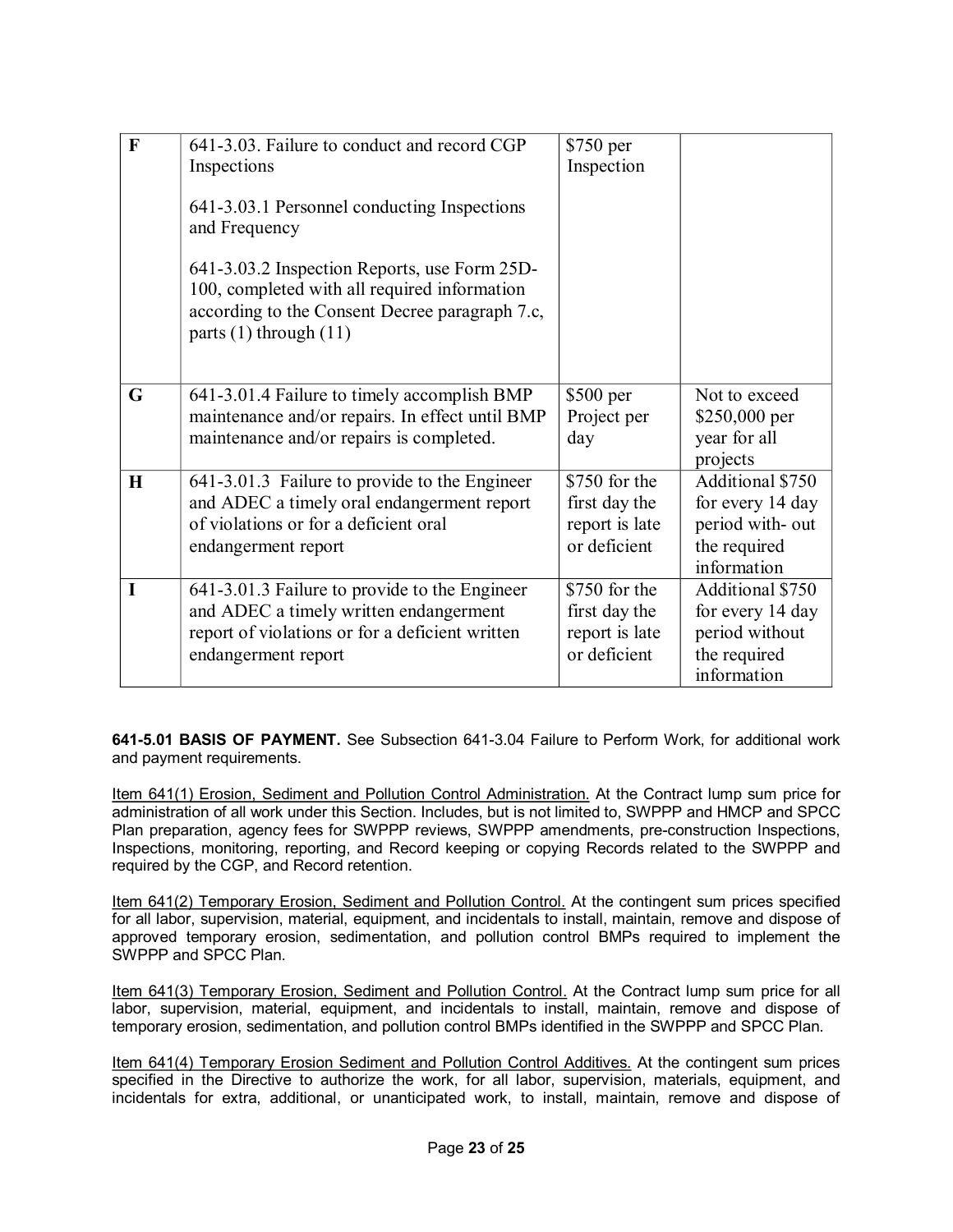temporary erosion, sedimentation, and pollution control BMPs. All additional Erosion, Sediment, and Pollution Control Administration necessary due to this item will not be paid for separately but will be subsidiary to other bid items.

Item 641(5) Temporary Erosion Sediment and Pollution Control by Directive. At the contingent sum prices specified in the Directive using time and materials to authorize the work, for all labor, supervision, materials, equipment, and incidentals to install, maintain, remove and dispose of temporary erosion, sedimentation, and pollution control BMPs. Prices for this item will by time and materials according to Subsection 109-1.05, or by mutual agreement between the Engineer and Contractor. All additional Erosion, Sediment, and Pollution Control Administration necessary due to this item will not be paid for separately but will be subsidiary to other bid items.

Item 641(6) Withholding. The Engineer may withhold an amount equal to Liquidated Damages, assessed according to Section 641, from payment due the Contractor. Liquidated Damages for violations of the Contract, CWA, CGP, or Consent Decree are determined by the Engineer according to Table 6412. The Engineer may withhold payment due the Contractors until the Contractor pays the Liquidated Damages to the Department.

The Department will not release performance bonds until Liquidated Damages assessed according to Section 641 are paid to the Department, and all requirements according to Subsection 103-1.05 are satisfied.

Item 641(7) SWPPP Manager. At the Contract lump sum price for a SWPPP Manager that conforms to this specification. When Item 641(7) appears in the Bid Schedule, the SWPPP Manager must be a different person than the superintendent, and must be physically present during construction activity with duties and authority as described in Subsection 6412.04. When Item 641(7) does not appear in the Bid Schedule, the SWPPP Manager is subsidiary to Item 641(1).

Subsidiary Items. Temporary erosion, sediment and pollution control measures that are required outside the Project Zone are subsidiary. Work required by the HMCP and SPCC Plan including hazardous material storage, containment, removal, cleanup and disposal, are subsidiary to Item 641(1) Erosion, Sediment and Pollution Control Administration.

Work under other pay items. Work that is paid for directly or indirectly under other pay items will not be measured and paid for under Section 641. This work includes but is not limited to:

- a. Dewatering;
- b. Shoring;
- c. Bailing;
- d. Permanent seeding;
- e. Installation and removal of temporary work pads;
- f. Temporary accesses;
- g. Temporary drainage pipes and structures;
- h. Diversion channels;
- i. Settling impoundment; and
- j. Filtration.

Permanent erosion, sediment and pollution control measures will be measured and paid for under other Contract items, when shown on the bid schedule.

Work at the Contractor's Expense. Temporary erosion, sediment and pollution control measures that are required due to carelessness, negligence, or failure to install temporary or permanent controls as scheduled or ordered by the Engineer, or for the Contractor's convenience, are at the Contractor's expense.